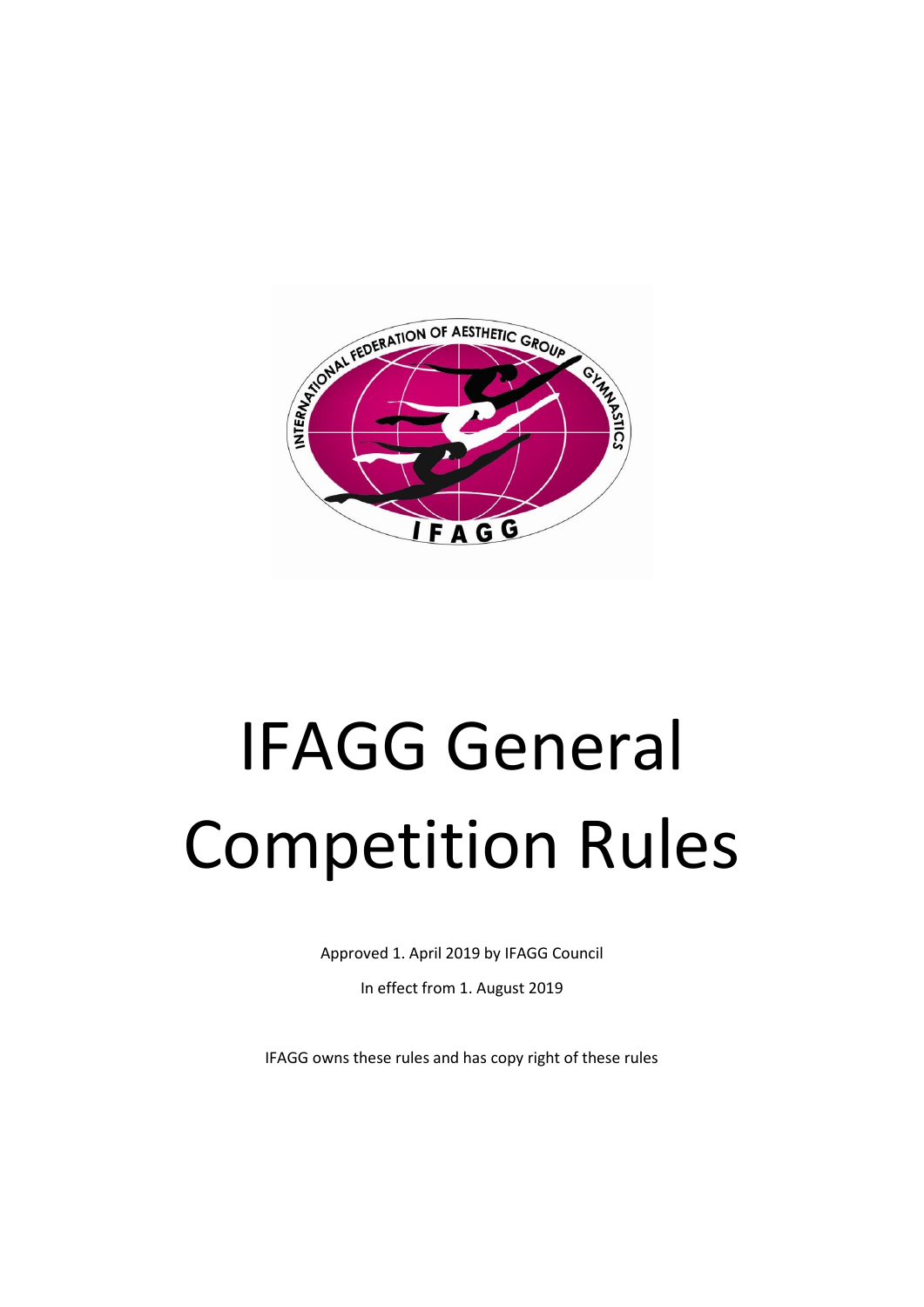

# Contents

| $\mathbf{1}$   |       |                                                                                  |  |
|----------------|-------|----------------------------------------------------------------------------------|--|
|                | 1.1   |                                                                                  |  |
|                | 1.2   |                                                                                  |  |
|                | 1.3   |                                                                                  |  |
|                | 1.4   |                                                                                  |  |
| $\overline{2}$ |       |                                                                                  |  |
|                | 2.1   |                                                                                  |  |
|                | 2.2   |                                                                                  |  |
|                | 2.2.1 |                                                                                  |  |
|                | 2.2.2 |                                                                                  |  |
|                | 2.2.3 |                                                                                  |  |
|                | 2.2.4 |                                                                                  |  |
|                | 2.2.5 |                                                                                  |  |
|                | 2.2.6 |                                                                                  |  |
| 3              |       |                                                                                  |  |
|                | 3.1   |                                                                                  |  |
|                | 3.2   | Applying and choice of hosts for official IFAGG Competitions and other events  8 |  |
|                | 3.3   |                                                                                  |  |
|                | 3.3.1 |                                                                                  |  |
|                | 3.3.2 |                                                                                  |  |
|                | 3.3.3 |                                                                                  |  |
|                | 3.3.4 |                                                                                  |  |
|                | 3.3.5 |                                                                                  |  |
|                | 3.3.6 |                                                                                  |  |
|                | 3.4   |                                                                                  |  |
|                | 3.4.1 |                                                                                  |  |
|                | 3.4.2 |                                                                                  |  |
|                | 3.4.3 |                                                                                  |  |
|                | 3.4.4 |                                                                                  |  |
|                | 3.4.5 |                                                                                  |  |
|                | 3.5   |                                                                                  |  |
|                | 3.6   |                                                                                  |  |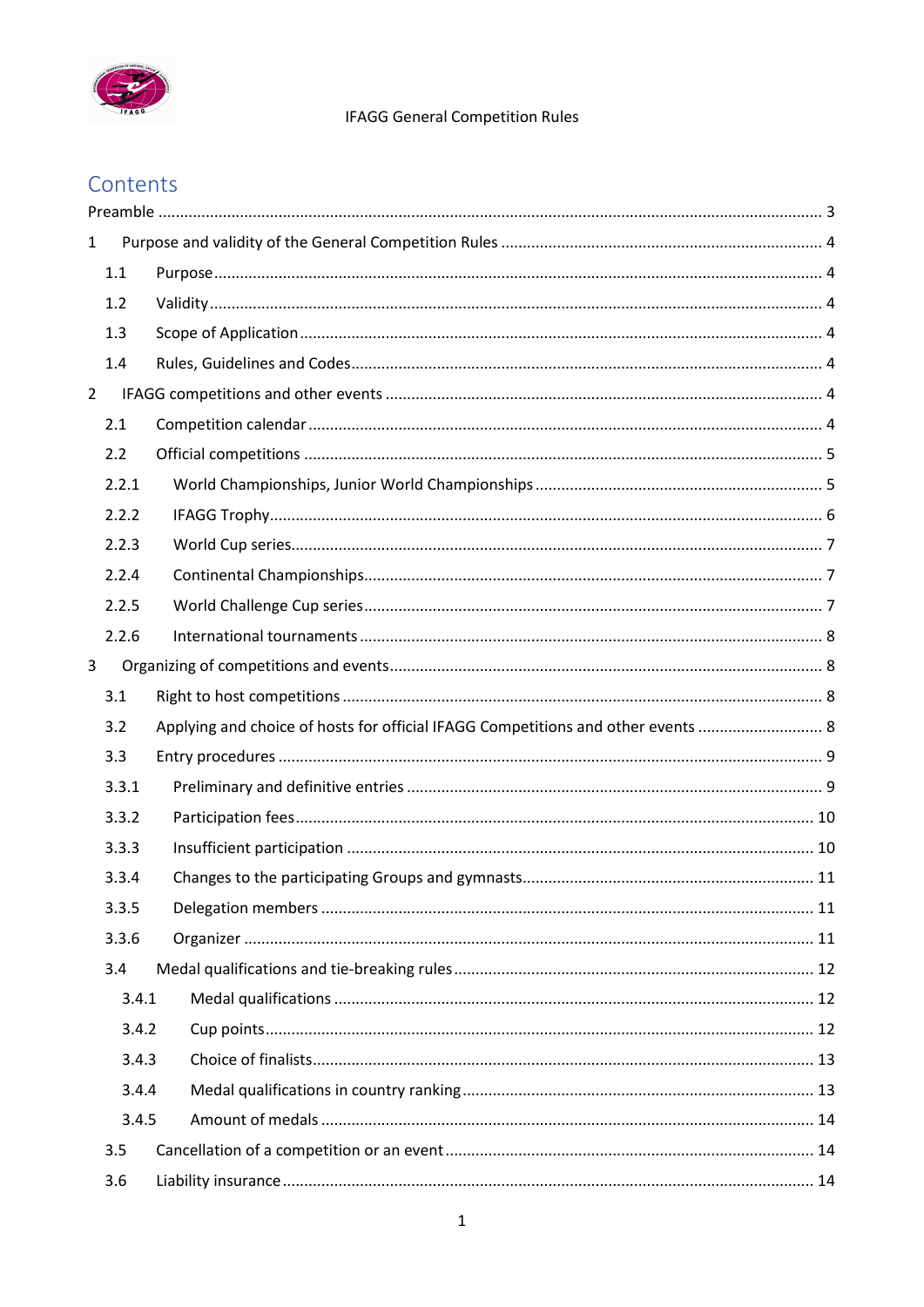

| $\overline{4}$ |            |  |
|----------------|------------|--|
|                | 4.1        |  |
|                | 4.2        |  |
|                | 4.3        |  |
|                | 4.4        |  |
|                | 4.5        |  |
|                | 4.6        |  |
|                | 4.7        |  |
|                | 4.8        |  |
|                | 4.9        |  |
|                | 4.10       |  |
|                | 4.11       |  |
|                | 4.12       |  |
| 5              |            |  |
|                | 5.1        |  |
|                | 5.2        |  |
|                | 5.3        |  |
|                | 5.4        |  |
|                | 5.5        |  |
| 6              |            |  |
|                | 6.1        |  |
|                | 6.2        |  |
| $\overline{7}$ |            |  |
|                | 7.1        |  |
|                | 7.2        |  |
|                | 7.3        |  |
| 8              |            |  |
|                | 8.1        |  |
|                | Appendix A |  |
|                | Appendix B |  |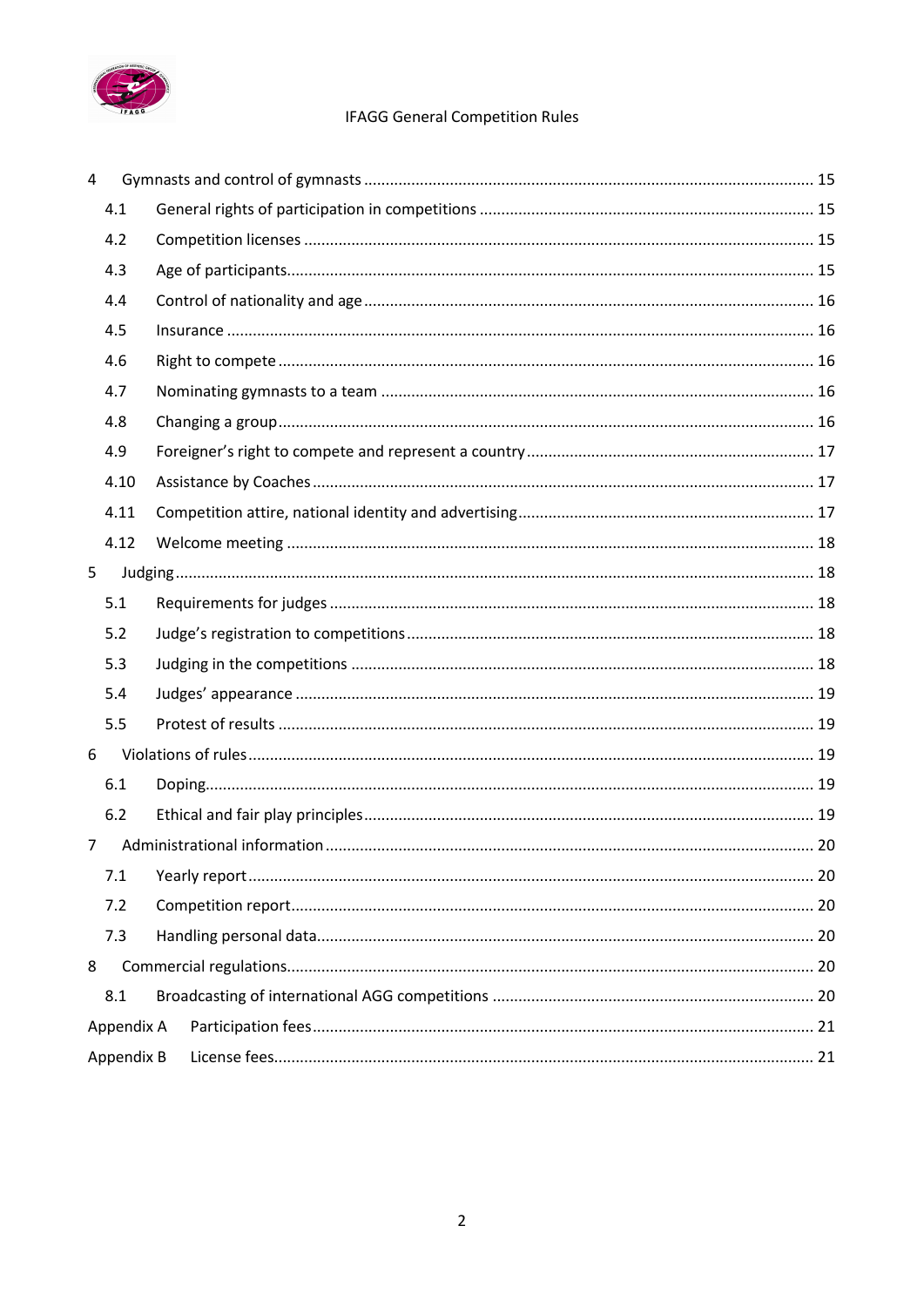

# <span id="page-3-0"></span>Preamble

International Federation of Aesthetic Group Gymnastics IFAGG was established on 12 October 2003 and is the recognized world governing body of aesthetics Group gymnastics (AGG). IFAGG is a non-profit international federation, and it has been properly and legally registered as such. Its mission and purpose are strictly to advance the sports of aesthetic Group gymnastics. IFAGG is the supreme authority on all matter relating to International Aesthetic Group Gymnastics.

#### **Abbreviations**

| <b>IFAGG</b>      | International Federation of Aesthetic Group Gymnastics                                                                                      |
|-------------------|---------------------------------------------------------------------------------------------------------------------------------------------|
| AGG               | Sport of Aesthetic Group Gymnastics, defined in the Competition Rules                                                                       |
| <b>Statutes</b>   | Statutes of the IFAGG                                                                                                                       |
| GA                | General Assembly of the IFAGG, held annually and as stated in Statutes                                                                      |
| Council           | The Council of the IFAGG                                                                                                                    |
| President         | President of the IFAGG                                                                                                                      |
| TC                | <b>Technical Committee of the IFAGG</b>                                                                                                     |
| IM                | IFAGG Member, as defined in Statutes. Can be a national federation or a club.                                                               |
| Gymnastics        | The sport and/or activities of Aesthetic Group Gymnastics                                                                                   |
| Gymnast/athlete   | Any person participating in the activities described in Gymnastics above                                                                    |
| <b>LOC</b>        | Local Organizing Committee. The organizing committee or other body or<br>person appointed to organize any IFAGG sanctioned event            |
| <b>GCR</b>        | General Competition Rules of the IFAGG, this set of rules and regulations<br>approved by Council of IFAGG                                   |
| Competition rules | These rules are prepared by Technical Committee and approved by Council for<br>instructing the competition exercises and evaluating in AGG. |
| <b>COE</b>        | Code of Ethics of the IFAGG                                                                                                                 |
| <b>COD</b>        | Code of Discipline of the IFAGG                                                                                                             |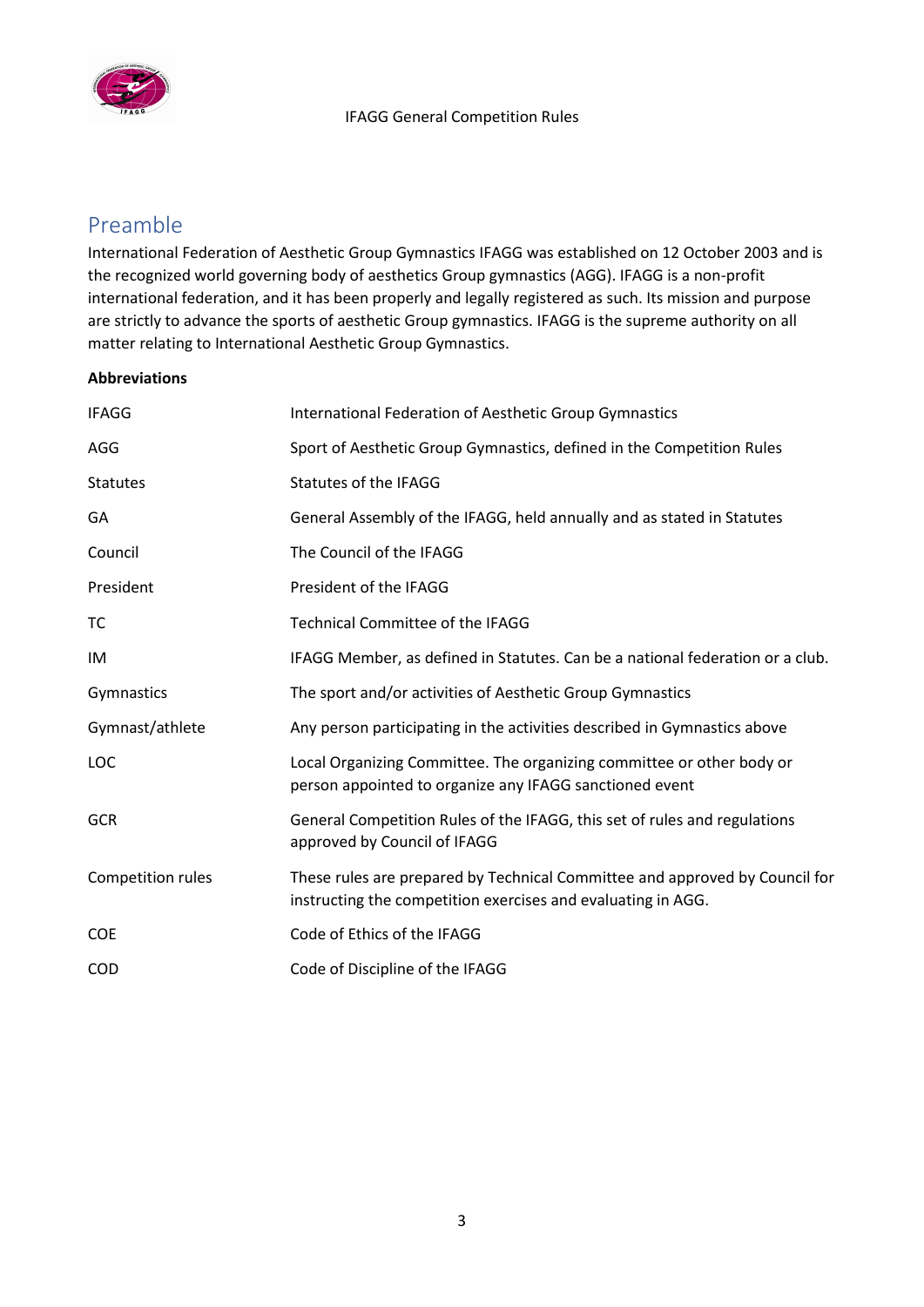

# <span id="page-4-1"></span><span id="page-4-0"></span>1 Purpose and validity of the General Competition Rules

# 1.1 Purpose

The purpose of the General Competition Rules is to provide a medium for the organization, control and operation of Aesthetic Group Gymnastics competitions and development of these.

# <span id="page-4-2"></span>1.2 Validity

The Council is in charge of approving the General Competition Rules and any changes to GCR. Major changes to GCR can be done twice per year, by June 30<sup>th</sup> and by December 31<sup>st</sup>. The Technical Committee can propose changes to GCR. The approving of GCR or changes to GCR will be announced in the AGG International bulletin and on the IFAGG website (www.ifagg.sporttisaitti.com). Major changes to the GCR will come into force min. 6 months after the announcement and minor changes to the GCR will come into force one week after the announcement.

# <span id="page-4-3"></span>1.3 Scope of Application

International Federation of Aesthetic Group Gymnastics (IFAGG) – Kansainvälinen Joukkuevoimisteluliitto, its members and the committees of the members, and every person who competes or acts in IFAGG's events are obligated to follow these IFAGG General Competition Rules.

The decision right in all decisions mentioned in these rules is with IFAGG Council, unless Council has delegated the decision right to other governing body or person.

# <span id="page-4-4"></span>1.4Rules, Guidelines and Codes

IFAGG is responsible for establishing the AGG competition rules for all categories.

The AGG competition rules, and other rules and official additions concerning competition activities, are the responsibility of the Technical Committee. These rules, their appendix and major changes to the rules must be approved by the Council of IFAGG. The rules and major changes to the rules are published in IFAGG web-sites, and they will come into force from the date of validation and minimum one week after the announcement. Minor changes or clarifications to the AGG competition rules are published in IFAGG web-site and these are valid 3 days after being published.

# <span id="page-4-6"></span><span id="page-4-5"></span>2 IFAGG competitions and other events

# 2.1Competition calendar

IFAGG members must adhere to the calendar below to avoid clashes of dates of important competitions and respect the competitions organized by IFAGG.

| For years, when WCh is in May, e.g.<br>2019 | Level of<br>competition | <b>Months</b> |       |   |   |  |  |   |  |                   |       |  |
|---------------------------------------------|-------------------------|---------------|-------|---|---|--|--|---|--|-------------------|-------|--|
| Event                                       |                         |               | М     | А | М |  |  | A |  |                   | N     |  |
| World Championships                         | A-cat.                  |               |       |   | x |  |  |   |  |                   |       |  |
| <b>IFAGG Junior World Championships</b>     | A-cat.                  |               |       |   | X |  |  |   |  |                   |       |  |
| <b>IFAGG Trophy</b>                         | A-cat.                  |               |       |   | X |  |  |   |  |                   |       |  |
| World Cup, World Challenge Cup              | A-cat.                  |               | x     | x |   |  |  |   |  | $\checkmark$<br>⋏ | x     |  |
| Continental Championships (even years)      | A-cat.                  |               | $x^*$ |   |   |  |  |   |  | $\mathbf{v}^*$    | $x^*$ |  |

x = month, when competition can be arranged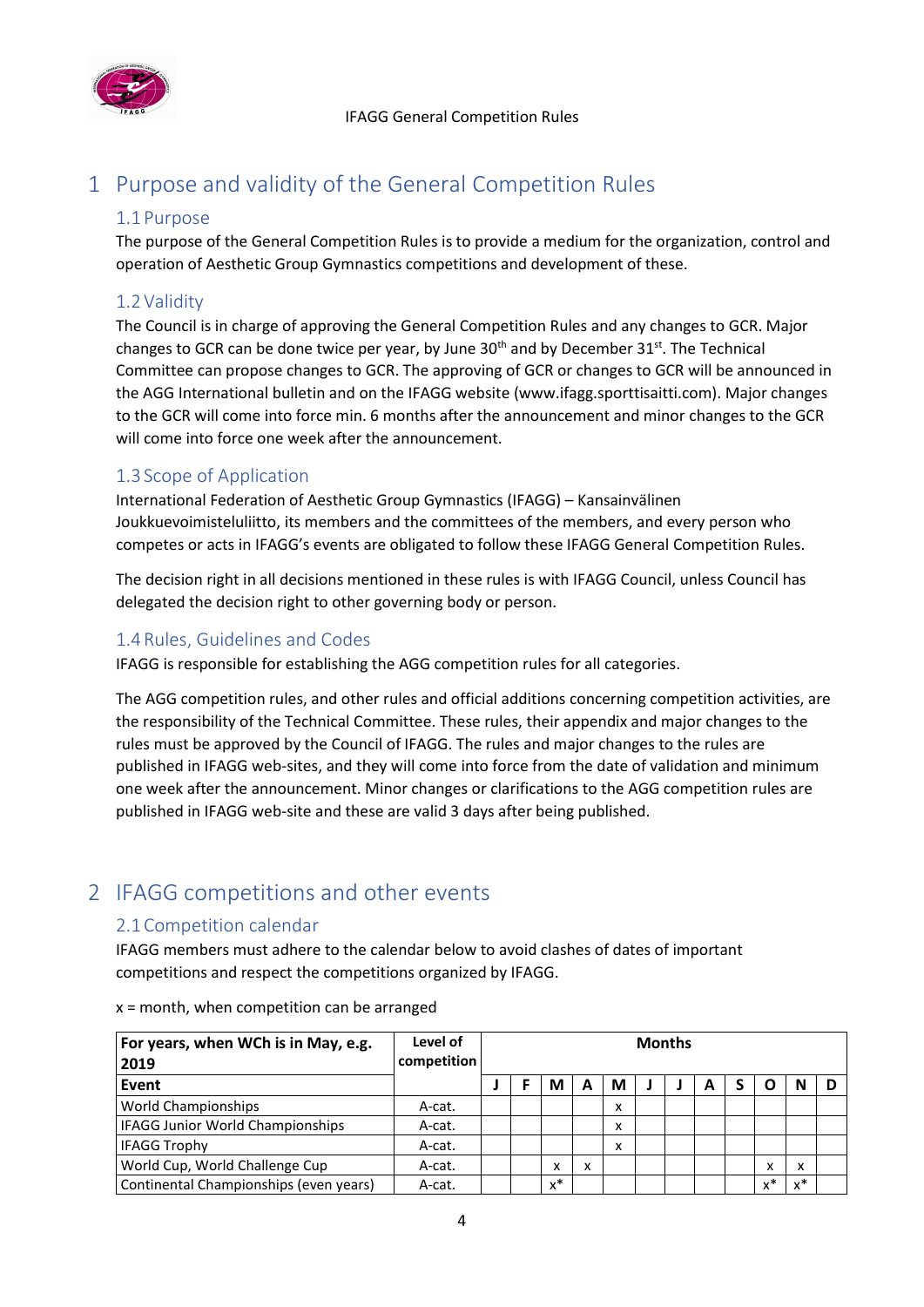

| Student Competitions (e.g. EUSA)                                                                      | A-cat. |                    | x            |  | X |              |              |  | $\checkmark$ | x |  |
|-------------------------------------------------------------------------------------------------------|--------|--------------------|--------------|--|---|--------------|--------------|--|--------------|---|--|
| Other official approved international                                                                 | A-cat. |                    | $\checkmark$ |  | X | $\mathsf{x}$ | $\mathsf{x}$ |  |              | x |  |
| tournaments                                                                                           |        |                    |              |  |   |              |              |  |              |   |  |
| Other international tournaments **<br>Organizers can decide, respecting to the competitions<br>B-cat. |        |                    |              |  |   |              |              |  |              |   |  |
| Open national competitions **                                                                         | C-cat. | organized by IFAGG |              |  |   |              |              |  |              |   |  |

\* Continental Championships and World Cup min. 3 weeks from each other or during the same event. Different continents' championships can be in different month.

\*\* Organized by IFAGG members (federations, clubs), not official IFAGG competitions

| For years, when WCh is in November,<br>e.g. 2020-2021 | Level of<br>competition |                    | <b>Months</b>                                         |       |       |       |   |  |   |   |   |   |  |
|-------------------------------------------------------|-------------------------|--------------------|-------------------------------------------------------|-------|-------|-------|---|--|---|---|---|---|--|
| Event                                                 |                         |                    | F                                                     | М     | A     | М     |   |  | A |   | O | N |  |
| <b>World Championships</b>                            | A-cat.                  |                    |                                                       |       |       |       |   |  |   |   |   | x |  |
| IFAGG Junior World Championships                      | A-cat.                  |                    |                                                       |       |       |       |   |  |   |   |   | x |  |
| <b>IFAGG Trophy</b>                                   | A-cat.                  |                    |                                                       |       |       |       |   |  |   |   |   | x |  |
| World Cup, World Challenge Cup                        | A-cat.                  |                    | $x^*$                                                 | $x^*$ | $x^*$ | $x^*$ |   |  |   | x | x |   |  |
| Continental Championships (even years)                | A-cat.                  |                    | $x^*$                                                 | $x^*$ | $x^*$ | $x^*$ |   |  |   |   |   |   |  |
| Student Competitions (e.g. EUSA)                      | A-cat.                  |                    | x                                                     | x     | x     | x     | x |  |   | x | x | x |  |
| Other official approved international                 | A-cat.                  |                    | x                                                     | x     | x     | x     | x |  |   | x | x | x |  |
| tournaments                                           |                         |                    |                                                       |       |       |       |   |  |   |   |   |   |  |
| Other international tournaments **                    | B-cat.                  |                    | Organizers can decide, respecting to the competitions |       |       |       |   |  |   |   |   |   |  |
| Open national competitions **                         | C-cat.                  | organized by IFAGG |                                                       |       |       |       |   |  |   |   |   |   |  |

\* Continental Championships and World Cup min. 3 weeks from each other or during the same event. Different continents' championships can be in different month.

\*\* Organized by IFAGG members (federations, clubs), not official IFAGG competitions

The general competition calendar which informs months when different competitions can be arranged, is published by  $31^{st}$  of December minimum 1 year before the start of the competition season.

The IFAGG competition calendar with dates and places for WCh, Junior WCh, Continentals and WC/CC for the next year is published annually at latest June 30<sup>th</sup> in IFAGG web pages and/or other official IFAGG announcement. Updates and additions concerning other international competitions can be made during the year. IFAGG members are obligated to send their national competition calendars and event calendars to IFAGG Office yearly at the latest 31st of December and updates or additions during the year.

All international competitions must be reported to the IFAGG Office which maintains and updates the competition calendar. Countries can publish an invitation to an international competition only after confirmation from IFAGG Office, which checks that competition fits to competition calendar and that invitation complies with IFAGG rules. Other international IFAGG competitions can't be organized at the same time with World Championships, IFAGG Junior World Championships, World Cup and World Challenge Cup competition.

# <span id="page-5-0"></span>2.2Official competitions

<span id="page-5-1"></span>2.2.1 World Championships, Junior World Championships Time /Period: Every year / 2019 May, 2020-2021 November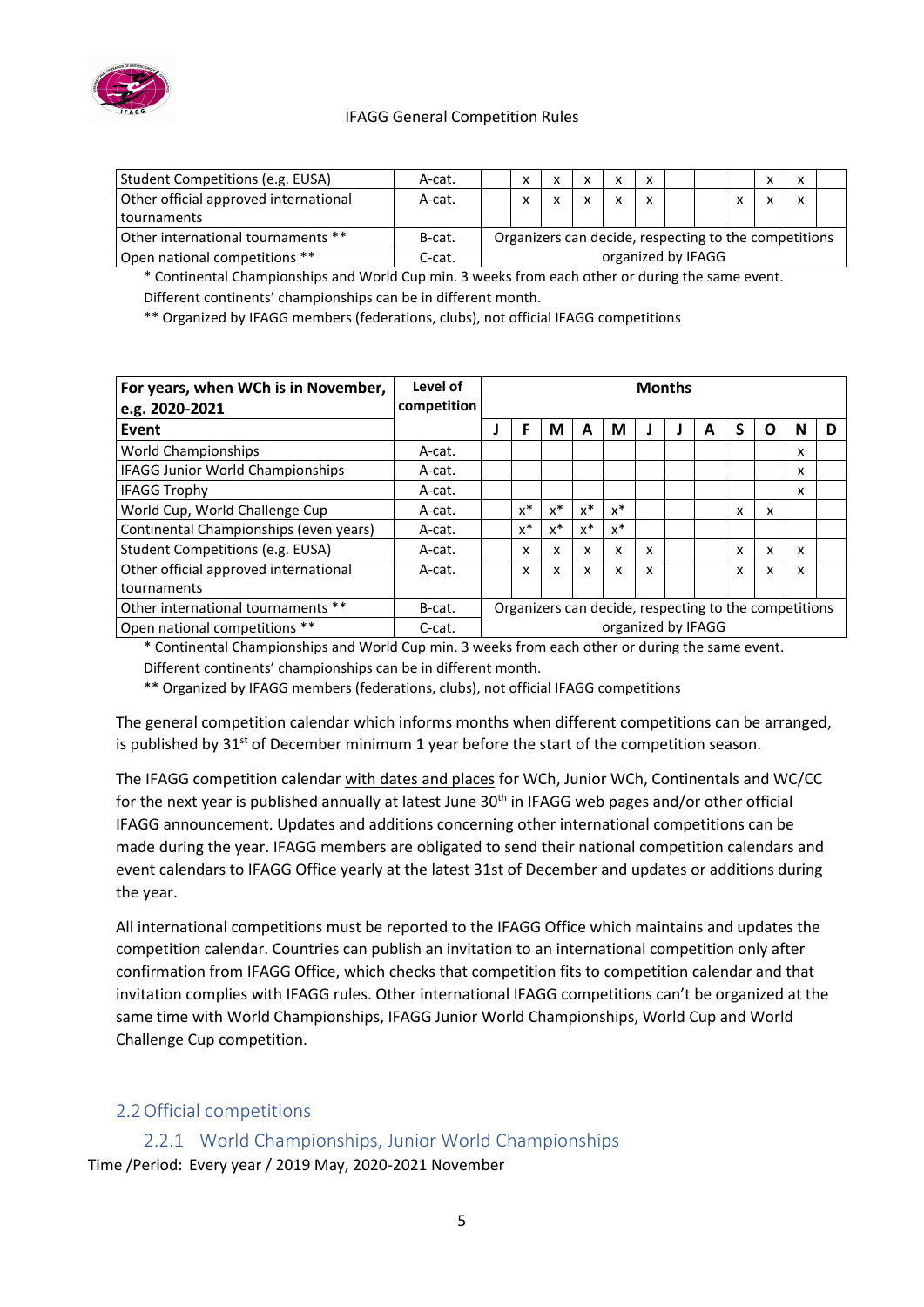

Participants: Senior women, junior women

Disciplines: Long program

Program for 2-day competitions (until there are at least 20 countries per category two years in a row, and earliest from 2021):

Official trainings – day before the 1st competition day

1day – Preliminaries – max 3 groups\* per country (hosting country max 4 groups)

2day – Finals – first 12 results from preliminaries – max 2 groups per country. Additional places: 1 group from each continent and 1 group from hosting country, if they were not selected from preliminaries.

Program for 3-day competitions (when there are at least 20 countries per category two years in a row, and earliest from 2021):

Official trainings – day before or during the morning of 1st competition day.

1day – Qualifications (team competitions and country ranking (awarding) – max 3 groups\* per country (hosting country max 4 groups)

2day – Preliminaries (group competitions) – first 30 results from qualifications – max 2 groups per country. Additional places: 1 group from each continent and 1 group from hosting country, if they were not selected from qualifications.

3day – Finals (group competitions) – first 12 results from preliminaries – max 1 group per country. Additional places: 1 group from each continent and 1 group from hosting country, if they were not selected from preliminaries.

\* Exception: The previous senior women World Champion group has a wild card and the right to participate in the next World Championships, if the majority of the nominated group that won the last World Championships is the same (e.g. 7 gymnasts of 12 nominated gymnasts must be the same or 6 gymnasts of 10 nominated gymnasts must be the same).

# 2.2.2 IFAGG Trophy

<span id="page-6-0"></span>Time /period: Every year

Categories: Senior mixed groups long program, Junior mixed groups long program, Senior women short program, Junior women short program, Senior mixed group short program, Junior mixed group short program

Program: Official trainings - day before or during the morning of 1st competition day.

1day – Preliminaries – max 3 groups per country (hosting country max 4 groups)

2day – Finals – first 12 results from preliminaries – max 2 groups per country.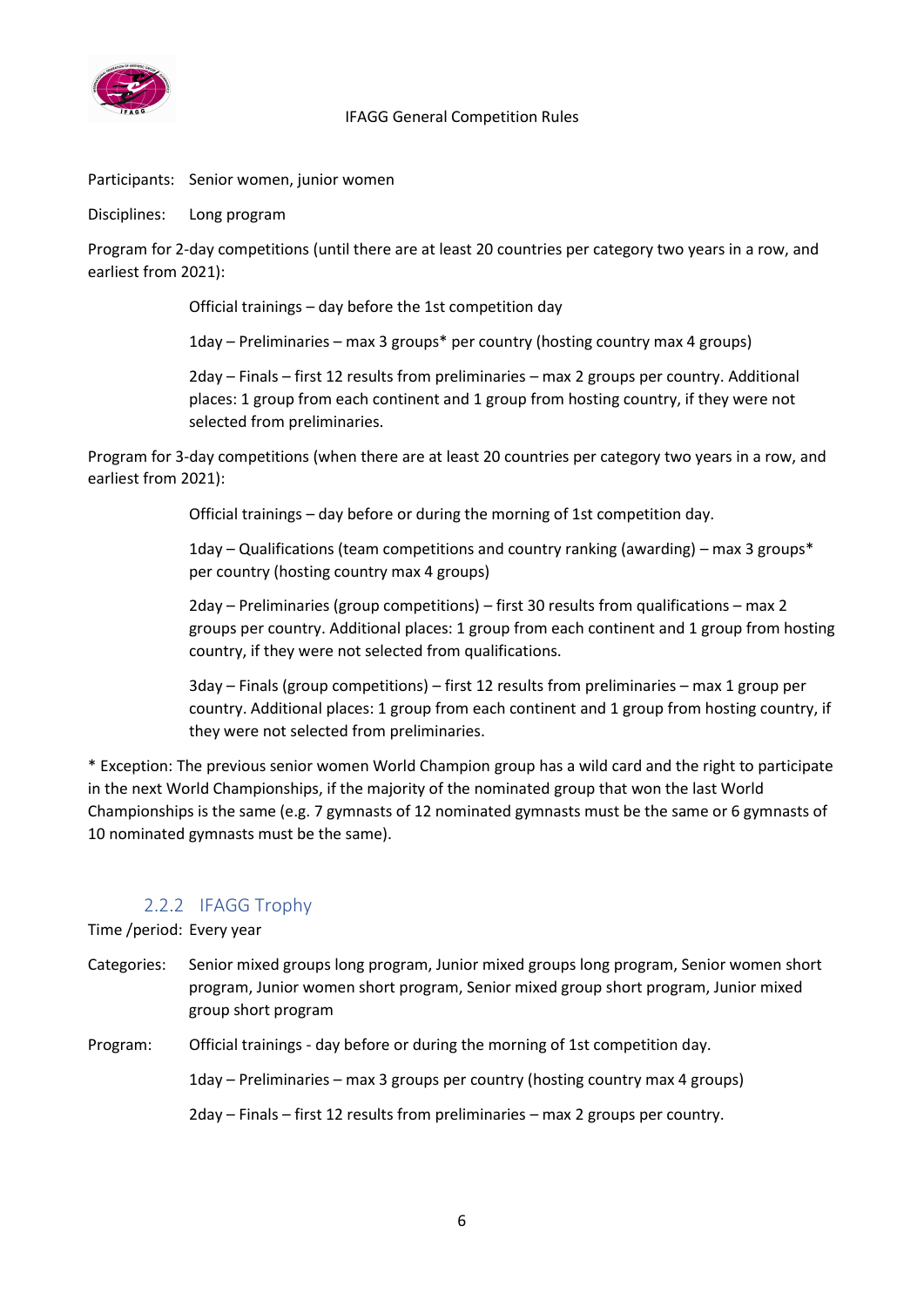

#### 2.2.3 World Cup series

- <span id="page-7-0"></span>Time /period: 4 competitions per year – 2 during spring and 2 during fall. The competition period for the World Cup series is calendar year (1.1.-31.12.).
- Participants: Senior women
- Disciplines: Long program
- Program: Official trainings day before the 1st competition day

1day – Preliminaries – max 4 groups per country (max 3 groups per country earliest from 2021)

2day – Finals – first 12 results from preliminaries – max 2 group per country (max 1 group per country if there are min. 12 groups in a category and earliest from 2021)

Cup ranking: 3 best results from 4 competitions

#### 2.2.4 Continental Championships

<span id="page-7-1"></span>Time /period: Every 2 years / recommended first half of the competition season

- Participants: Senior and junior women
- Disciplines: Long program
- Program: Official trainings day before the 1st competition day or on the day of the preliminaries

1day – Preliminaries – max 3 groups per country (hosting country max 4 groups)

2day – Finals – first 12 results from preliminaries – max 2 groups per country.

#### 2.2.5 World Challenge Cup series

<span id="page-7-2"></span>Time /period: 4 competitions per year – 2 during spring and 2 during fall. The competition period for the World Challenge Cup series is one calendar year (1.1.-31.12.).

Participants and Disciplines:

Currently: Junior women long program

At earliest from 2020 and if min. 6 countries and at least 10 groups per category participate during previous competition season in comparable competitions: long program students, short program (junior women and senior women).

Program: Official trainings - day before the 1st competition day

1day – Preliminaries – max 4 groups per country (max 3 groups per country earliest from 2021)

2day – Finals – first 12 results from preliminaries – – max 2 groups per country (max 1 group per country if there are min. 12 groups per category and earliest from 2021)

Cup ranking: 3 best results from 4 competitions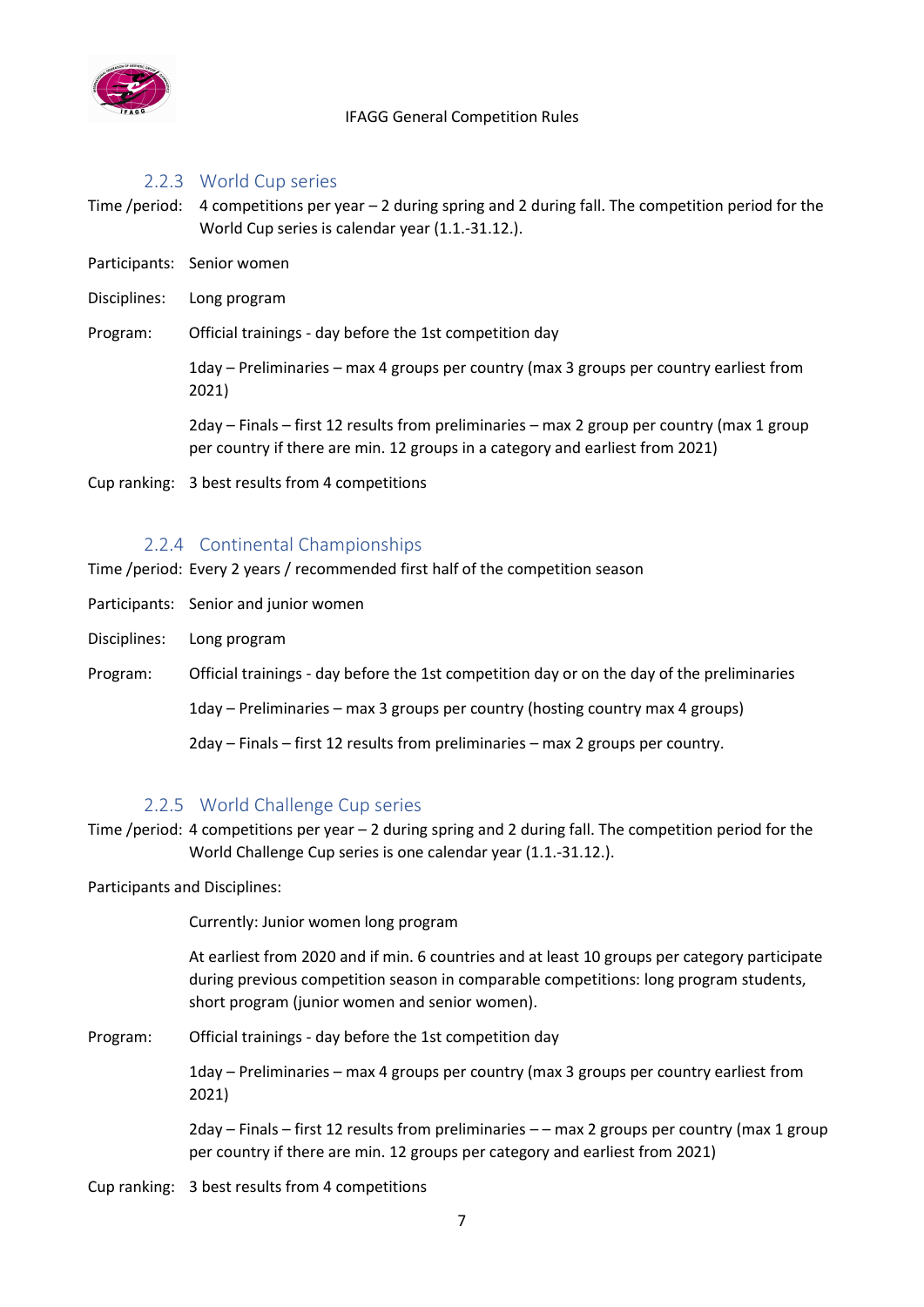

#### 2.2.6 International tournaments

- <span id="page-8-0"></span>Time /period: Between or in connection with WC/CC but minimum 1 day earlier (e.g. preliminaries are on the day of official trainings of WC/CC, finals are on the day of WC/CC preliminaries).
- Participants: All categories

Disciplines: Short program, long program

Program: 1day – Preliminaries – recommended 5 groups per country, organizer can decide

2day – Finals – recommended first 10 results from preliminaries – max 2 groups per country, organizer can decide

# <span id="page-8-2"></span><span id="page-8-1"></span>3 Organizing of competitions and events

# 3.1Right to host competitions

Members of IFAGG, who have fulfilled their obligations to IFAGG (according to statues), have right to organize official IFAGG sanctioned competitions. Host organization (IFAGG Member) cannot give the IFAGG event forward to organize for the third party. Application to host international competition must be done according to IFAGG rules and regulations.

# <span id="page-8-3"></span>3.2Applying and choice of hosts for official IFAGG Competitions and other events

#### **World Championships, Junior World Championships**

The permission to host World Championships will be granted by the GA. The General Assembly elects the venue and organizer of the World Championships at least two years prior to the event. Applications must be made by using the competition application form (available from the IFAGG office or IFAGG web pages) with required attachments. The deadline for such application is minimum 2 months before the GA and minimum two years before the event. Junior World Championships is organized in combination with World Championships and granted by the GA.

#### **Other official IFAGG A-category competitions**

The permission to host other official A-category competitions will be granted by the Council. Applications to organize these competitions must be made to the Council by using the competition application form (available from the IFAGG office or IFAGG web pages) with required information and attachments.

World Cup and World Challenge Cup competitions: the due date for applications is March 31<sup>st</sup> and the Council decides the organizer for each event latest May  $31^{st}$ .

IFAGG Trophies, Continental Championships, Other official approved international tournaments: as far as possible, the Council decides the organizer of the event minimum 12 months prior to the event.

#### **Other international B- or C-category competitions and tournaments**

Any member of IFAGG may organize international AGG competitions. B- or C-category competitions and tournaments must be organized considering these General Competition Rules and they must be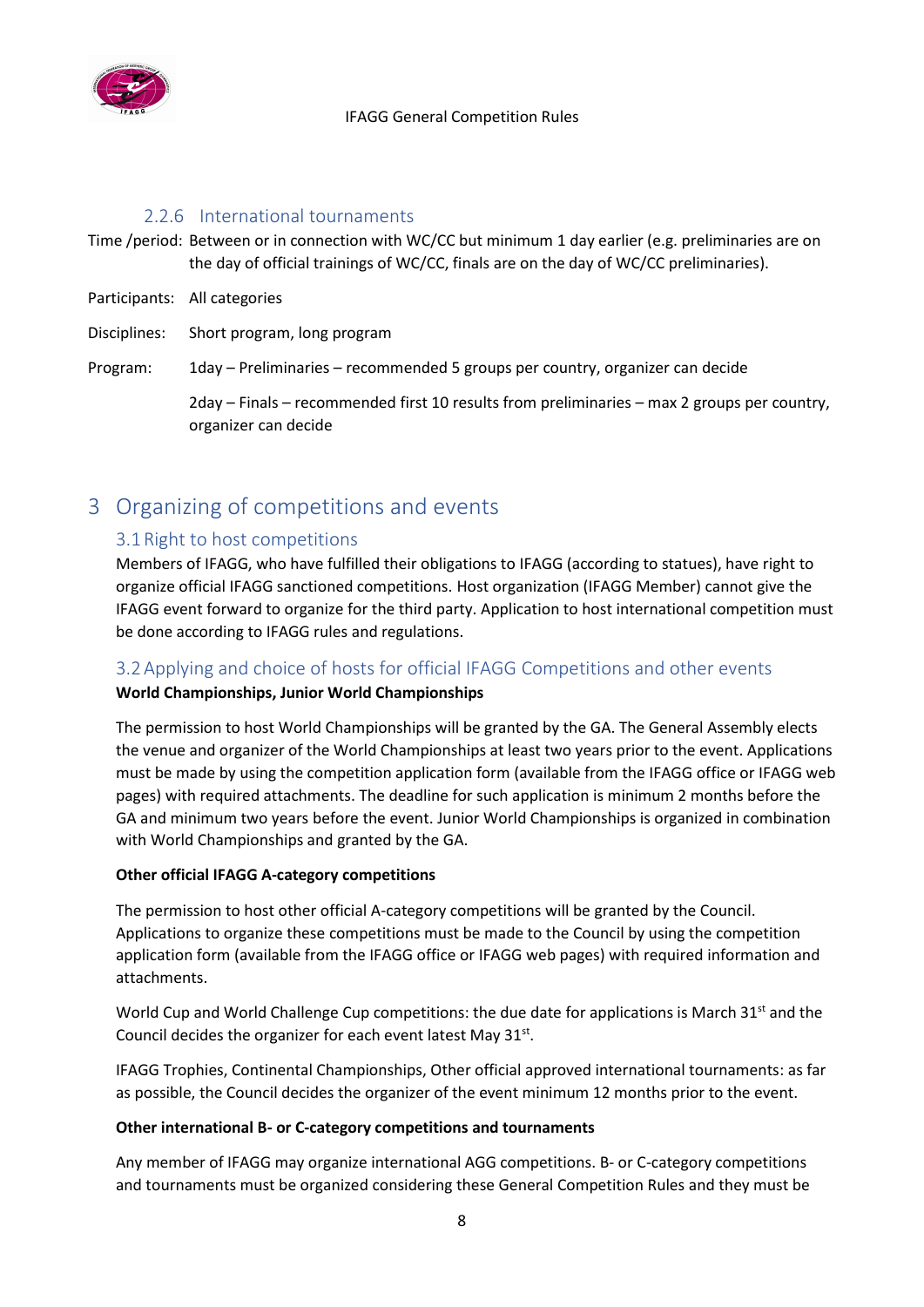

brought to the attention of IFAGG by contacting IFAGG Office. Before the organizer can publish the invitation to the competition, the invitation and especially dates and categories must be confirmed by IFAGG Office. The program and operating procedures are decided by the organizer but based on the guidance of General Competition Rules. With the aim of ensuring a proper organization of competitions, the conditions of the event must be stipulated in writing.

# <span id="page-9-1"></span><span id="page-9-0"></span>3.3 Entry procedures

# 3.3.1 Preliminary and definitive entries

Entry registrations must be officially submitted by IFAGG members according to instructions in the competition invitation.

For World Championships, Junior WCh, IFAGG Trophy competitions preliminary entry must be made at latest 3 months before the competition and definitive entry at latest 6 weeks before the competition. If the preliminary entry is missed or is late, before the definite entry can be made, a sanction for late entry must be paid. Late Definitive entry must be made at latest 4 weeks before the competition starts.

For Continental Championships, World Cup and World Challenge Cup competitions preliminary entry must be made at latest 2 months before the competition and definitive entry must be made at latest 4 weeks before the competition. If the preliminary entry is missed or is late, before the definite entry can be made, a sanction for late entry must be paid. Late definitive entry must be made at latest 3 weeks before the competition starts.

For other competitions, preliminary and definitive entries must be made by the deadline and as informed in the competition invitation letter, but sanctions for late entries are not required.

**Preliminary entry** must contain the following:

- Group name
- Number of gymnasts and coaches

In the definitive entry it is possible to make other nominations than in preliminary entry (e.g. change the group or number of gymnasts).

**Definitive entry** must contain the following:

- Per Group all nominated gymnasts and coaches
	- $\circ$  family name, first names, date of birth (day month year), license number
- Each official: family name, first names, title (e.g. choreograph, team lead, medical staff, paramedical, head of delegation)
- Each judge: family name, first names, judging license level, possible categories/disciplines that the judge is not allowed to evaluate

If IFAGG Member entered the preliminary entry, but missed the definitive entry deadline, a late definitive entry will be accepted if the definitive entry is duly sent minimum 4 weeks (WCh, CCh, Trophy) / 3 weeks (Cont.Ch, WC, CC) before the competition's start and if the IFAGG Member pays the sanction for late entry. IFAGG Members must send the definitive entry of the judges together with the definitive entry of the gymnasts.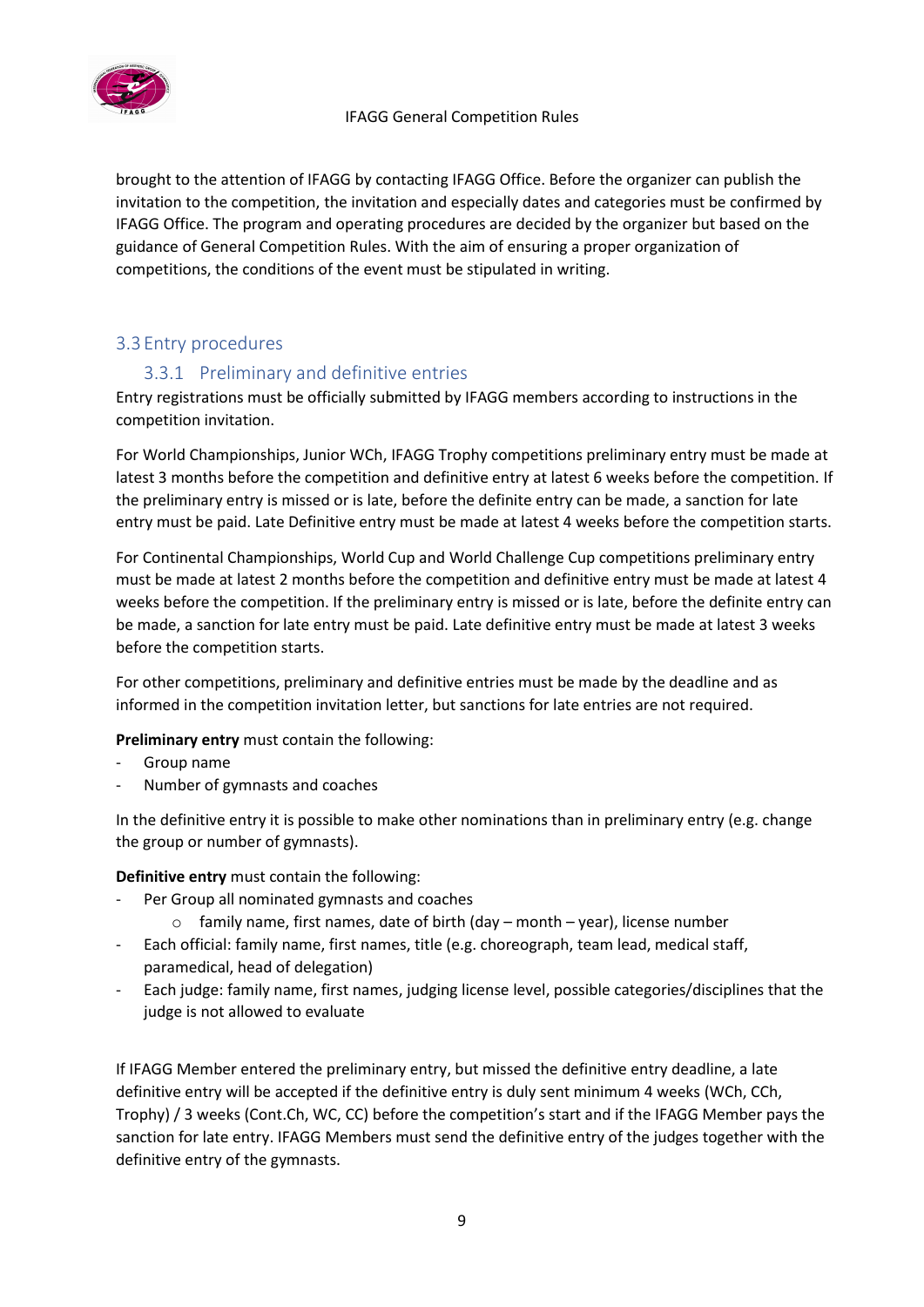

# 3.3.2 Participation fees

<span id="page-10-0"></span>The required participation fee must be paid at the latest at the date of the definitive entry. In case of non-participation or partial participation, the participation fee will not be reimbursed.

Sanctions will be applied if the different deadlines for the entry registrations are not respected. Also, if at the definitive registration an IFAGG Member registers a Group and the Group is not participating at the competition, the IFAGG Member has to pay a sanction fixed by the Council.

The fees and sanctions are fixed by the Council and are to be paid to the Competition organizer. The sanctions apply for WCh, Junior WCh, IFAGG Trophy, Continentals and WC & CC competitions, in Senior and Junior categories. For amounts of participation and sanction fees, see Appendix A.

Concerning other payments in the competitions, every country and participating group is responsible for their own costs. LOC must provide information about possible accommodation and meals at various price ranges, but participants can book accommodation and meals themselves according to their needs without any extra organizing fee.

# 3.3.3 Insufficient participation

<span id="page-10-1"></span>If less than 3 Groups submit a definitive entry for a category/discipline, no medal will be awarded but only a prize.

For the official status of the nominated competition, minimum number of participating countries and Groups:

- World Championships: A minimum of 12 countries and altogether at least 20 Groups must participate in the World Championships that it can be nominated as World Championships and a minimum 10 countries and altogether at least 16 Groups in Junior World Championships that it can be nominated as Junior World Championships
- World Cup and World Challenge Cup: A minimum of 5 countries and altogether at least 10 Groups per each category must participate in the World Cup and World Challenge Cup competition that it can be nominated as the World Cup or the World Challenge Cup competition.
- Continental Championships: A minimum of 4 participating countries per category, and for Europe minimum 6 countries per category
- Student Competition: according to student association/union rules
- Official approved international competition (A-category): A minimum of 3 countries/category and 3 Groups/category must participate in the competition that it can be nominated as an official approved international competition (A-category).
- Other international competition: A minimum of 2 countries/category and 3 Groups/category must participate in the competition that it can be nominated as an international competition.

The organizers are obliged to inform the IFAGG Office competition statistics.

If less than recommended number of countries or groups participate, IFAGG Council reviews the competition calendar and the requirements for the official status of the competition for the following competition seasons.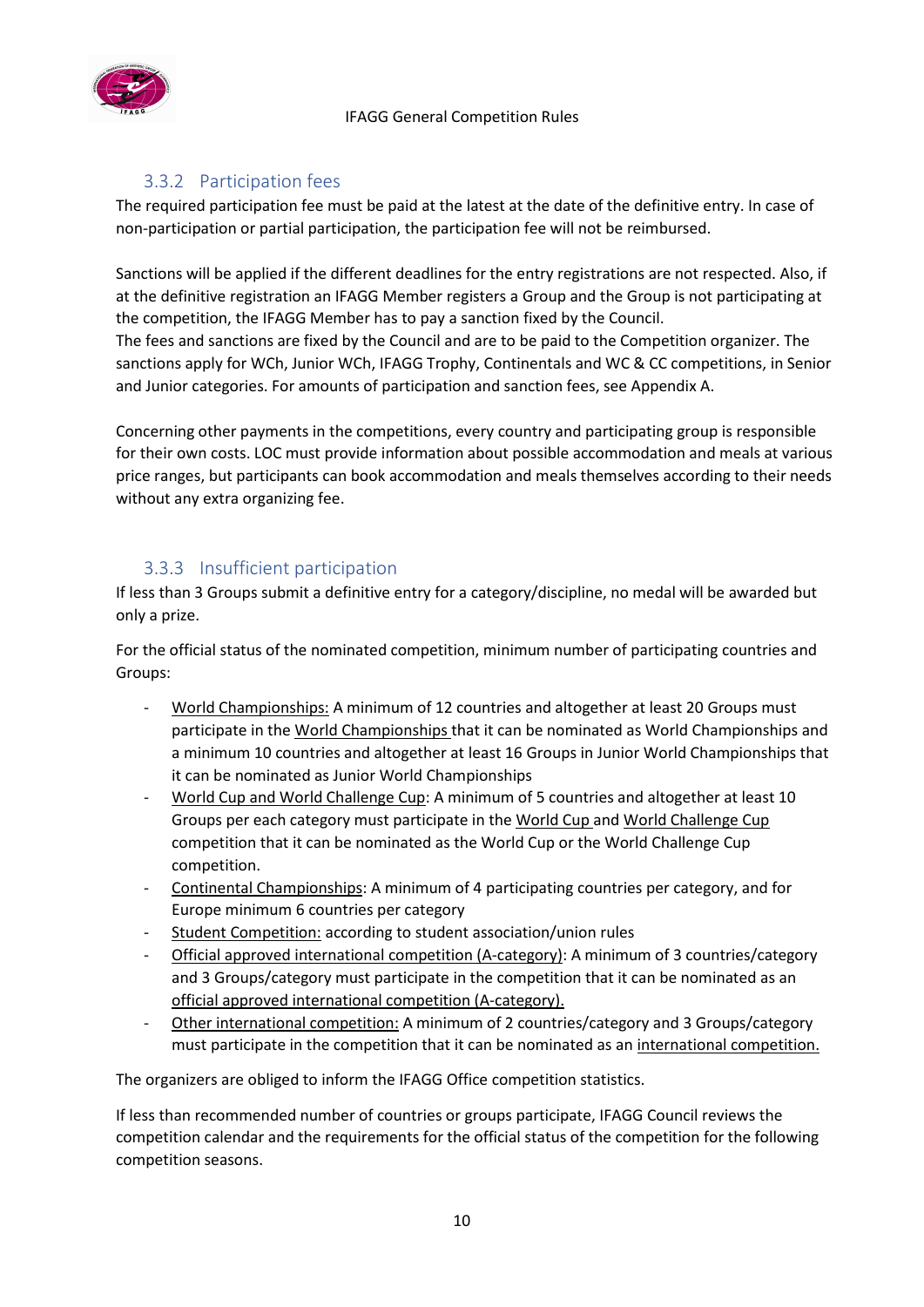

# 3.3.4 Changes to the participating Groups and gymnasts

<span id="page-11-0"></span>**From the definitive entry until final schedules are made (WCh, Jun WCh, Trophy: from 6 weeks to 4 weeks before the competition starts, for Cont.Ch, WC, CC: from 4 weeks to 3 weeks before the competition starts)**

After final schedules are made, no Groups can be added to the number of participating Groups and no gymnasts can be added to the number of gymnasts per Group as declared in the Definitive entry.

#### **From Definitive registration until Accreditation**

Until accreditation, a gymnast can be replaced with another gymnast in the same Group. No additional Groups or gymnasts can appear in accreditation. Passports of gymnasts are checked in the accreditation.

#### **From accreditation until 3h prior to competition start**

No changes to gymnasts or groups can be made after the accreditation. The competing team must be formed from accredited gymnasts of the group. The accreditation must be made according to competition schedule. In case of force majeure (e.g. severe flight delays, sickness or injuries), if the group or gymnasts not present and accredited 3h before competition start, the IFAGG Member can apply for revision of the starting order. The Superior Jury shall approve.

#### **From 3h prior to competition start until the end of competition**

No changes to gymnasts or Groups can be made. In exceptional cases, the Superior Jury may accept a relevant change.

# 3.3.5 Delegation members

<span id="page-11-1"></span>Participation fee in the official IFAGG competitions covers the participation of nominated gymnasts and coaches as follows:

Small group: 6 gymnasts, max 2 coaches

Basic group: 7-15 gymnasts, max 3 coaches

If country or group needs to have more members in the delegation (e.g. choreographs, physicians, physiotherapists), additional accreditations can be acquired with an additional price informed by the LOC.

# 3.3.6 Organizer

<span id="page-11-2"></span>IFAGG member designated by the IFAGG is responsible for the organization on the A-category competitions.

Organizer undertakes to ensure the proper running of the competition in an adequate hall/site; to prepare the event according to the regulations and instructions in GCR; to provide sufficient amount of competent organization officers; and to assume responsibility for all the costs of organization.

The organizer of an A-category competition is obligated to have negotiations with IFAGG about the competition arrangements that have been determined by these General Competition Rules and, when published, the Regulations for competition organizer. The contract of the competition circumstances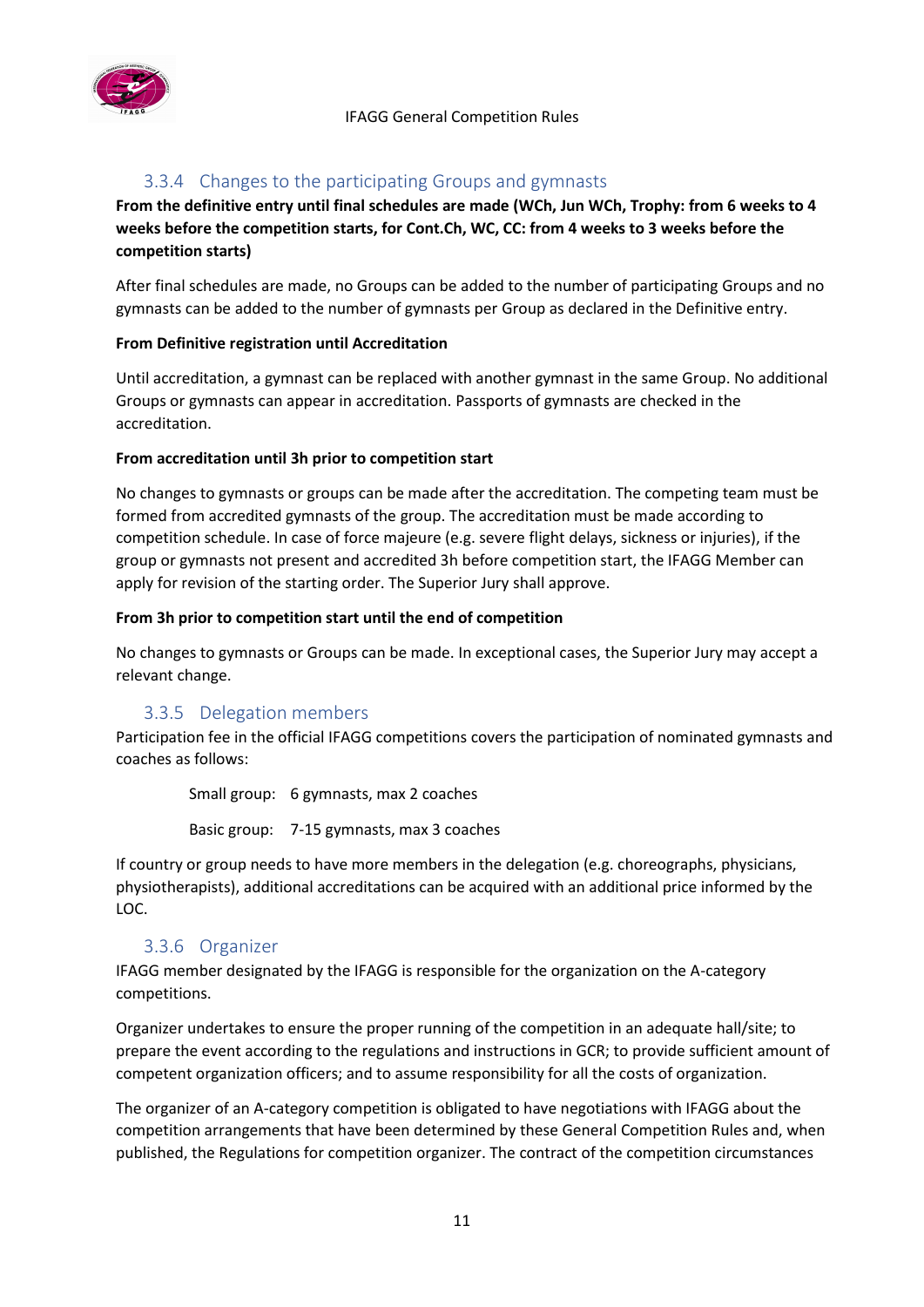

will be signed, and the possible sight inspection will be made by the official authorities of IFAGG. IFAGG will be the contacting party. The cost of sight inspection will be covered by the organizer.

The contract of the competition organizing incl. circumstances must be signed min. 8 months before World Championships & World Junior Championships *and 30% of organizing fees payed min. 6 months before the WCh competition*. For other A-category competitions, the contract must be signed min. 6 months before the competition *and 30 % of organizing fees paid min. 3 months before the competition.*

#### Work plan

The work plan for competition is prepared by Organizer and approved by IFAGG officials.

Work plan contains the technical aspects of the organization. It must include, among others, the definite timetable of the competitions and for categories and disciplines, welcome meeting, timetable of judges' meetings, possible other meetings for the participants, places for these meetings, layout of the competition area and type of podium.

Work plan for A-category competitions must be shared to participating IFAGG members at latest 4 weeks before the competition.

# <span id="page-12-1"></span><span id="page-12-0"></span>3.4Medal qualifications and tie-breaking rules

# 3.4.1 Medal qualifications

Applies for World Championships, Junior World Championships, World Cup, World Challenge Cup, IFAGG Trophy, Continental Championships and open championships.

Principal is that gold medal cannot be shared by two groups, but silver and bronze medals can be shared.

If two or more groups are with the equal total score (preliminaries + finals) or the equal score of the World Cup or Challenge Cup ranking first, the order of the criteria by which the winner is determined is:

#### 1. The higher score in the Finals (second competition day)

- 2. The higher execution score in the Finals
- 3. The higher execution score in the Preliminaries
- 4. Superior Jury score is the result concerning these groups

5. If there is no Superior Jury, the same system will be gone through, first technical score, then artistic score.

#### 3.4.2 Cup points

<span id="page-12-2"></span>Applies for World Cup Finals and Challenge Cup Finals.

If two or more groups have the same total cup points after the World Cup Finals or after the Challenge Cup Finals (after all part competitions), the ranking in the total cup is determined by:

- 1. The highest ranking in one of those Cup competitions
- 2. If the groups with the same ranking place have participated in more than 3 partial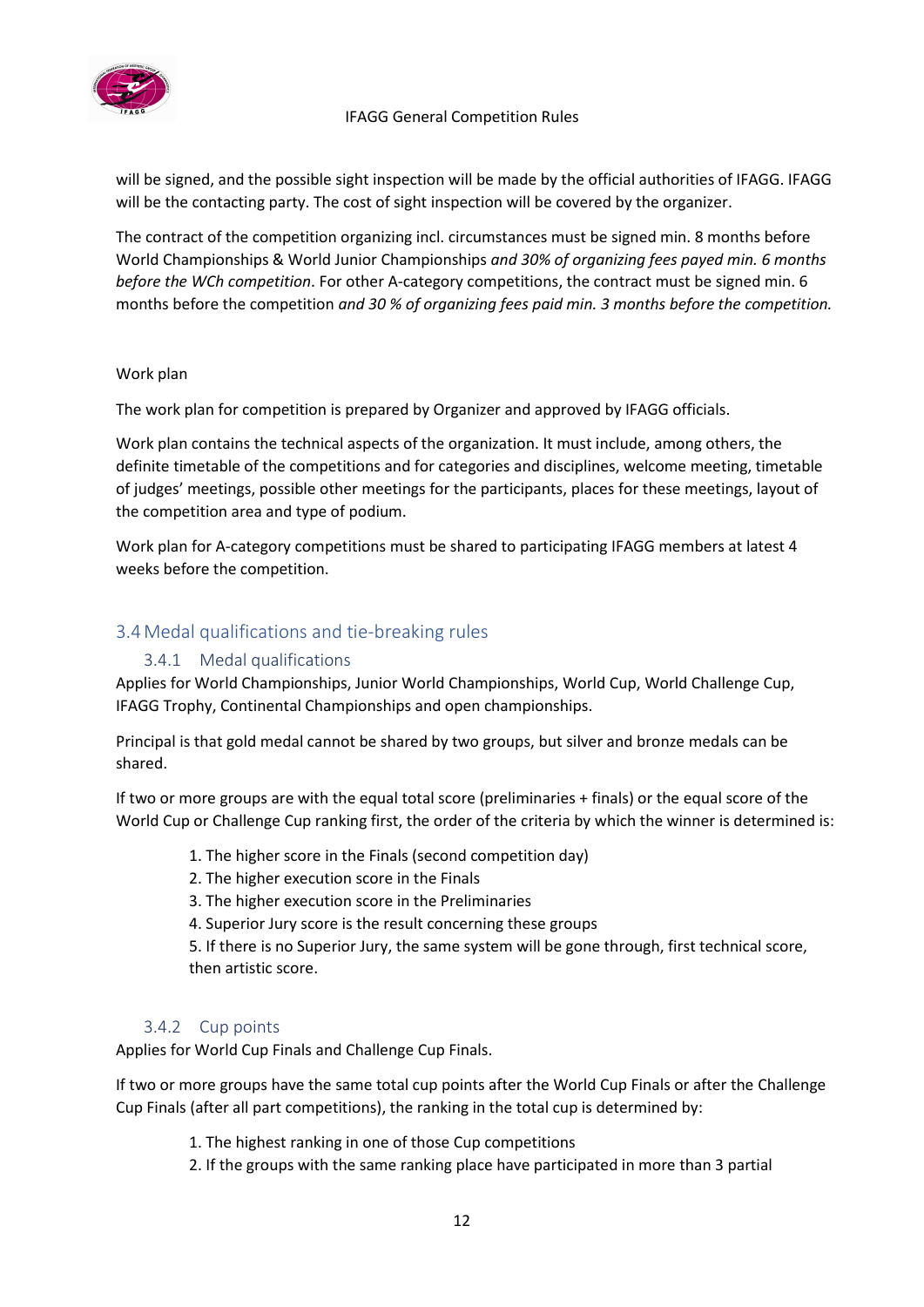

cup competitions, those cup points will be counted also to the final cup ranking score.

- 3. The higher score in the Finals (second competition day)
- 4. The higher execution score in the Finals
- 5. The higher execution score in the Preliminaries
- 6. Superior Jury score is the result concerning these groups.

7. if there is no Superior Jury, the same system will be gone through, first technical score, then artistic score.

#### 3.4.3 Choice of finalists

<span id="page-13-0"></span>Applies for World Championships, World Cup Finals, IFAGG Junior Championships, World Challenge Cup Finals, IFAGG Trophy, Continental Championships and open championships.

The order of criteria by which finalists are determined, when two or more groups have the same total points after Preliminaries competition:

- 1. The higher execution score in the Preliminaries
- 2. The higher technical score in the Preliminaries
- 3. The higher artistic score in the Preliminaries
- 4. Superior Jury score is the result concerning these groups

Also, for World Championships and Junior World Championships:

Principal: The maximum number of groups that go to the Finals is 12 groups by the ranking in preliminaries.

#### Exceptions

1. Only 2 best groups / country may enter the Finals after the preliminaries.

2. There is a continental place for every continent in Finals. If no group from a continent is within the 12 best groups, they will have an extra place in the Finals

3. There is a place in Finals for the best group from the organizing country. If the best group of the organizing country is not within the 12 best groups in the preliminaries, they will have an extra place in the Finals.

If some country doesn't have a place to the Finals, the board has a possibility to nominate 1-3 groups to perform in the beginning of the Finals without competing in the Finals.

#### 3.4.4 Medal qualifications in country ranking

<span id="page-13-1"></span>Applies for World Championships and IFAGG Junior Championships.

Country ranking is counted by the higher total score per team (from preliminaries or finals), max 3 teams per country.

The places in country ranking cannot be shared.

The order of criteria by which country ranking is determined: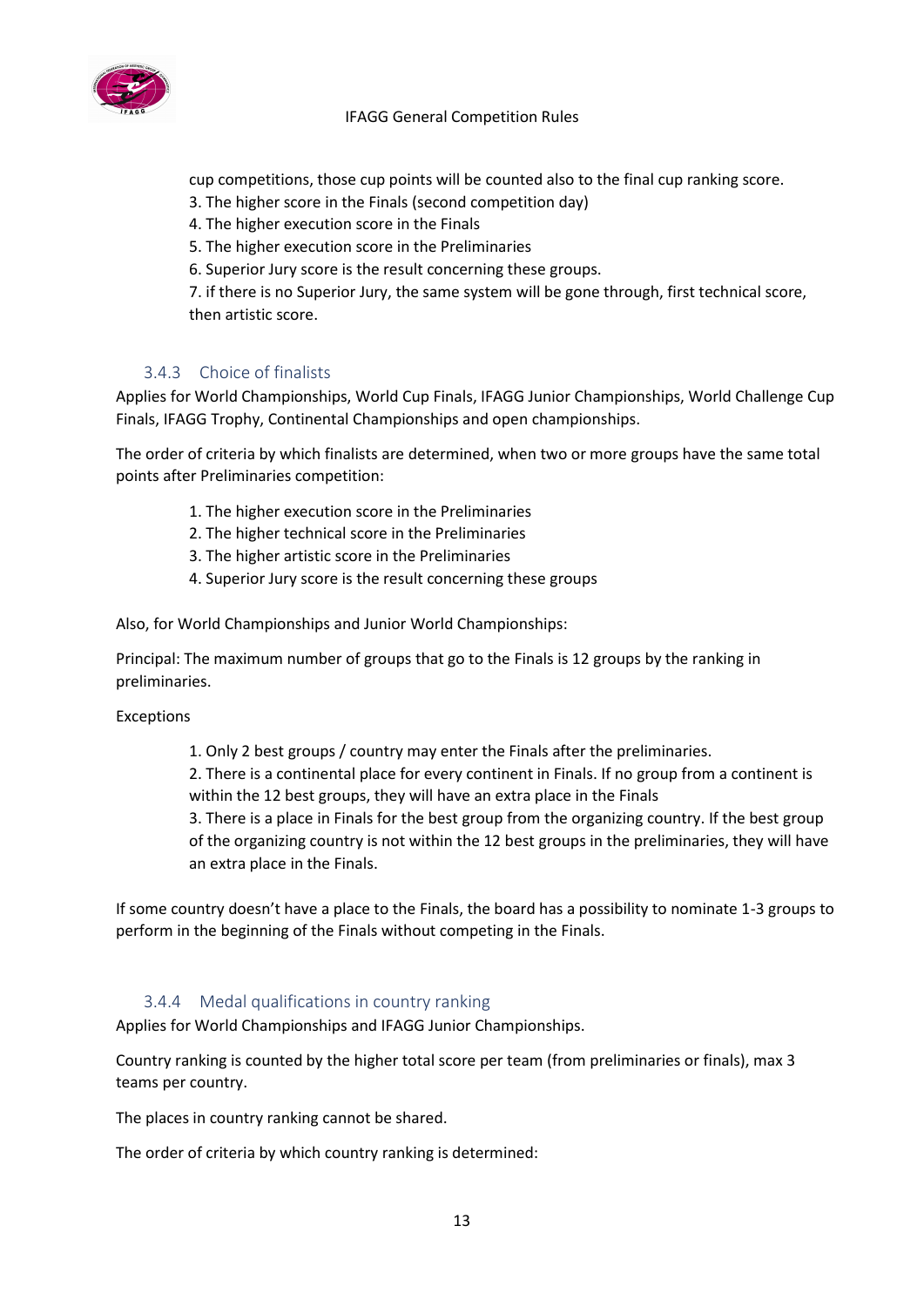

- 1. The higher Execution score
- 2. The higher Technical score
- 3. The higher Artistic score
- 4. Superior Jury score is the result concerning these groups

#### 3.4.5 Amount of medals

<span id="page-14-0"></span>Medals are given for the medalist groups, total max. 18 medals per group:

- nominated gymnasts (max 15)
- coach (max 2)
- choreograph (max 1)

In country ranking, only nominated gymnasts are awarded by medals, max 15 medals per group.

In World Championships and Junior World Championships IFAGG is responsible for medals. In other competitions, the organizer is responsible for medals. In the competitions where medals can be shared, the party who is responsible for medals must be prepared to have medals for shared places, max 18 per group.

# <span id="page-14-1"></span>3.5Cancellation of a competition or an event

IFAGG Council can cancel the competition or event without any compensation to the competition organizer or to the participants in case of any force majeure situations: for example strike, war, political situation, lockout, industrial action, revolt, and catastrophe of nature, or if the participant's security is somehow compromised or other overwhelming obstacle that can be proved to influence that the competition cannot be organized according to the General Rules.

In case minimum number of countries, groups or judges is not fulfilled, IFAGG Council can cancel the competition or event without any compensation to the competition's organizer or to the participants at latest five (5) months before the competition or event.

The organizer of the competition or event can cancel the competition or event without any compensation to IFAGG or participants five (5) months before the agreed competition date (preliminaries) or event. If the organizer cancels the competition or event five (5) months before the agreed competition date or event date IFAGG is not responsible of any compensation for participants.

IFAGG strongly recommends that the participating delegations will consider purchasing of cancellation insurance, since if the competition or event is cancelled, IFAGG is not responsible of any costs associated with the travel arrangements of individual groups.

If the group/person cancels their participation of the competition or event IFAGG is not responsible to compensate any possible costs of cancellation.

The organizer of the competition or event must prepare and deliver all necessary documentation for participating Group/person for getting the visa on reasonable time. Participating Group/person is responsible for applying for the visa early enough.

# <span id="page-14-2"></span>3.6 Liability insurance

The organizer must have the liability insurance but doesn't have to insure participants. Each participant/group is responsible for their own insurance in a competition or event. Participating groups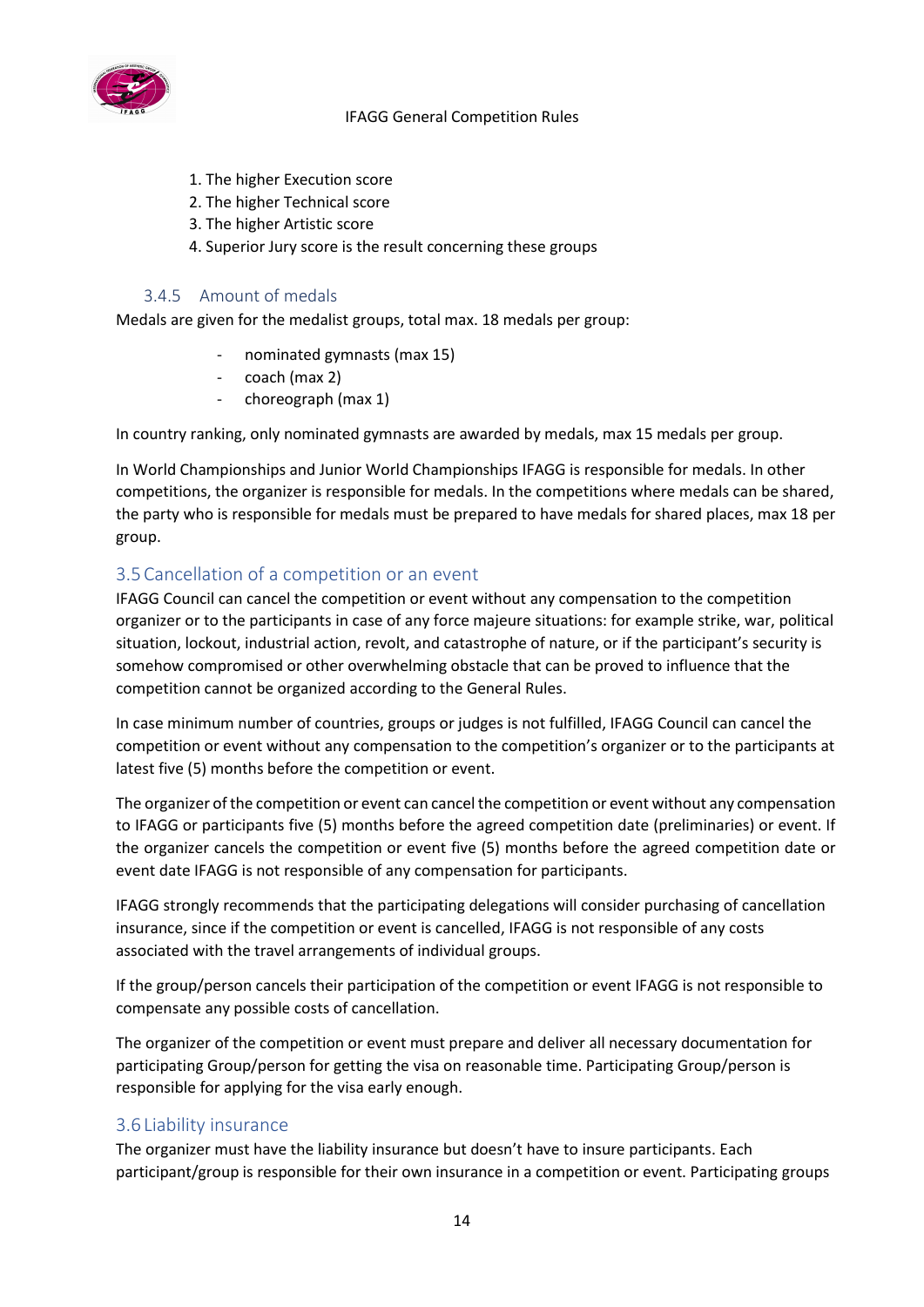

must sign the indemnity document at latest in the accreditation of a competition event.

Organizer must show the receipt of the liability insurance when required by IFAGG Office or IFAGG **Official** 

# <span id="page-15-1"></span><span id="page-15-0"></span>4 Gymnasts and control of gymnasts

# 4.1General rights of participation in competitions

Official IFAGG competitions are open to gymnasts who:

- belong to an IFAGG member affiliated to the IFAGG and have the right to represent an IFAGG member (according to a national decision)
- have the nationality of the IFAGG member's nation in accordance with the IFAGG Statutes and GCR
- comply with the age and gender requirements of the GCR and competition rules
- have valid license, are not under suspension and respect the decisions and rules elaborated by the IFAGG

Group has right to compete, even if one of the nominated Group gymnasts would not have a right to compete, but this gymnast cannot participate in the competition.

# <span id="page-15-2"></span>4.2Competition licenses

Competition license is a contract between a person and IFAGG. Gymnasts, coaches and judges must have a valid license in IFAGG sanctioned A or B category competitions.

License season starts 1.1. and ends 31.12. IFAGG Council confirms license fees and requirements annually before the start of a new license season. For license fees, see Appendix B.

The member of IFAGG is responsible for

- applying licenses by registering the gymnasts, coaches and judges into IFAGG register
- sending an invoice inquiry to IFAGG Office
- making the payment to IFAGG for licenses.

License gets into force when the license payment has arrived to IFAGG bank account. License is valid until the end of license season.

# <span id="page-15-3"></span>4.3Age of participants

For international IFAGG competitions, the participants must have the following age in the year of the event:

| Age category   | at least until 31.12.2020 |
|----------------|---------------------------|
| Students       | 17 years minimum          |
| Seniors        | 16 years minimum          |
| <b>Juniors</b> | $14-16$ years             |
| Pre-Junior     | $12-14$ years             |
| <b>Novice</b>  | $10-12$ years             |
| Children 8-10  | 8-10 years                |
|                |                           |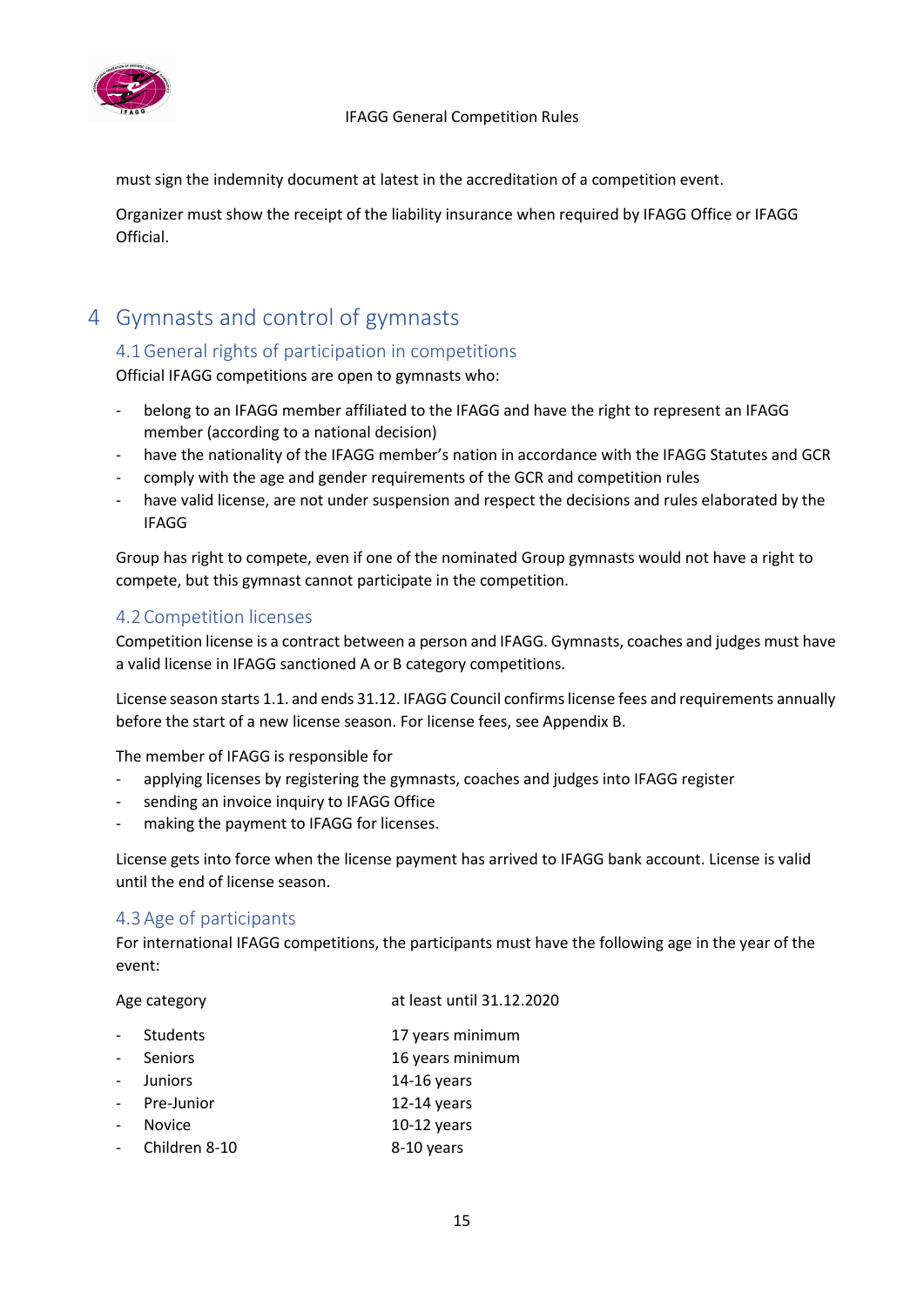

In all age categories a nominated Group can have maximum 2 gymnasts that are max. 1 year older/younger than age limits.

In other international competitions and tournaments gymnasts and groups can participate in only one age category during the competition.

# <span id="page-16-0"></span>4.4Control of nationality and age

During the accreditation process before the competitions, the LOC will check the nationality of the gymnasts as well as the age and the IFAGG license of the gymnasts.

In World Championships, Junior World Championships, IFAGG Trophy, Continental Championships, World Cup and World Challenge Cup competitions organizers can have a passport control immediately after competition exercise. In passport control competing gymnasts must show passports to organizer, who can verify the age of the competing gymnasts.

# <span id="page-16-1"></span>4.5 Insurance

Everyone who participates in IFAGG competitions and events must have their own insurance. IFAGG is not responsible for any insurance.

#### <span id="page-16-2"></span>4.6Right to compete

If a group or some member/s of the group have competed without having the right to compete, IFAGG can disqualify group's result in the competition and command a penalty.

IFAGG Council can invite a group representing a country/club that is not an IFAGG member to IFAGG sanctioned competitions and give them a special right to compete.

# <span id="page-16-3"></span>4.7Nominating gymnasts to a team

A gymnast must represent a group and a group must represent an IFAGG member and a country. In senior and junior category, a group can have maximum 15 nominated gymnasts during competition season.

Group consists of 6–15 nominated gymnasts. For every specific competition the group can use 6–10 gymnasts on the competition carpet (=team) from 15 nominated gymnasts (from the group). Nomination to each competition (preliminaries and/or finals) must be done among nominated gymnasts. If group nominates 15 gymnasts for the first competition – group has used all their nominations for the season. If group nominates less than 15 gymnasts for the first competition, group can add gymnasts during the season up to maximum 15 gymnasts (names).

# <span id="page-16-4"></span>4.8Changing a group

Gymnasts can change group after the end of a license season. New group is informed by buying a new license under a new group when a new license season begins.

Gymnasts can change group one time during the license season. The change can be made only after the first part of the competition season - during June  $1<sup>st</sup>$  – September 30<sup>th</sup>. The age requirements for a group must be met.

To make a change to a group, IFAGG member must contact IFAGG office by email and pay the administration fee and the possible difference in the price of gymnast license (e.g. license for seniors vs. license for juniors). For administration fee, see Appendix B.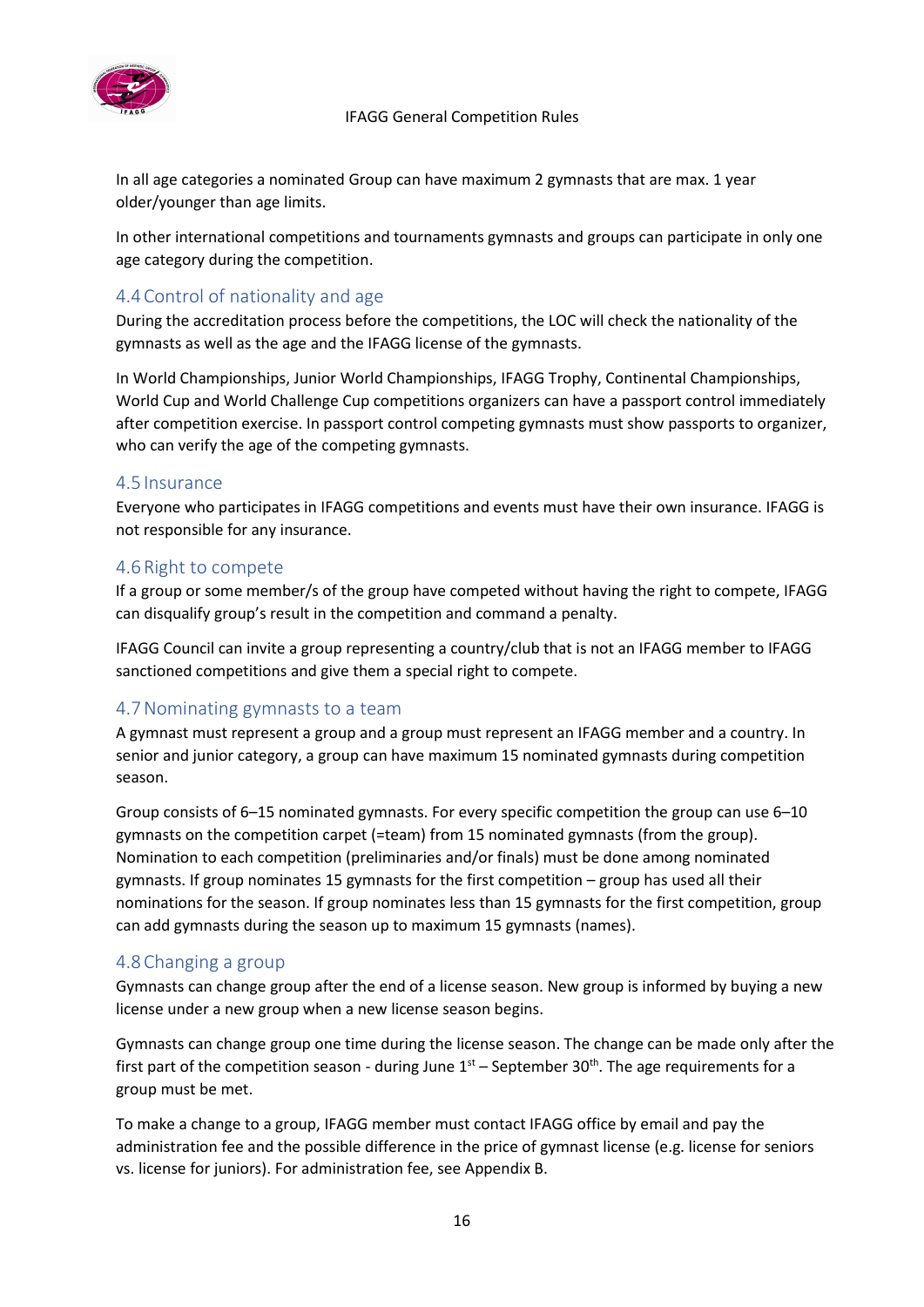

Groups must agree themselves the commercial issues relating to the change of the gymnast's group.

The gymnast's license is valid until the end of the license season.

#### <span id="page-17-0"></span>4.9 Foreigner's right to compete and represent a country

A gymnast who is not a citizen of the country that the Group represents still has the right to represent the group and country, if at least one of the following conditions is fulfilled:

- The gymnast has lived in the same country that the group is representing for at least 6 months.
- The gymnast has not competed in her own country, nor represented her own country in IFAGG sanctioned A-category competitions during the past year.

IFAGG must always been informed in cases mentioned above. IFAGG member is responsible for informing IFAGG Office.

Even if the conditions were not fulfilled, IFAGG Council can give a gymnast a special right to compete in some or all competitions for specified reasons. This special right must be applied by a member of IFAGG.

# <span id="page-17-1"></span>4.10 Assistance by Coaches

In no case may a coach, team leader or another official person communicate, verbally or by signal, to a gymnast or to a group during the performance of exercises.

Any assistance, contributing to the successful execution of an exercise, will result in a deduction from Artistic value. Assistance by coaches is controlled by Superior judge who informs category's Artistic head judge (if no superior judge in the competition, then Artistic head judge), who will make the deduction.

# <span id="page-17-2"></span>4.11 Competition attire, national identity and advertising

Competition attire for women is leotard, for men a singlet or shorts or pants. Competition attire is described in more detail in Competition Rules.

Gymnasts can have a national identity (flag or national emblem) on their competition attire, but it is not mandatory.

Advertising can be displayed on the gymnast only twice.

The maximum space of any emblem, logo or trademark is 60 sq cm/each, including the background. Advertising space is allowed on either hip to the side, anywhere on either sleeve, or anywhere on the front to ensure aesthetic presentation. Emblems, logos or trademarks are not allowed on the back anywhere.

Gymnasts or groups can also have the original logo or trademark of the manufacturer of the attire in the competition attire, but the size must be as it is in manufacturer's commercially sold attires.

Competition attires must be according to competition rules.

**Sanctions**: If the competition attire does not correspond to the rules, the Artistic Value judges can deduct according to the Competition Rules and the competition jury can require the violating advertisements to be removed or covered.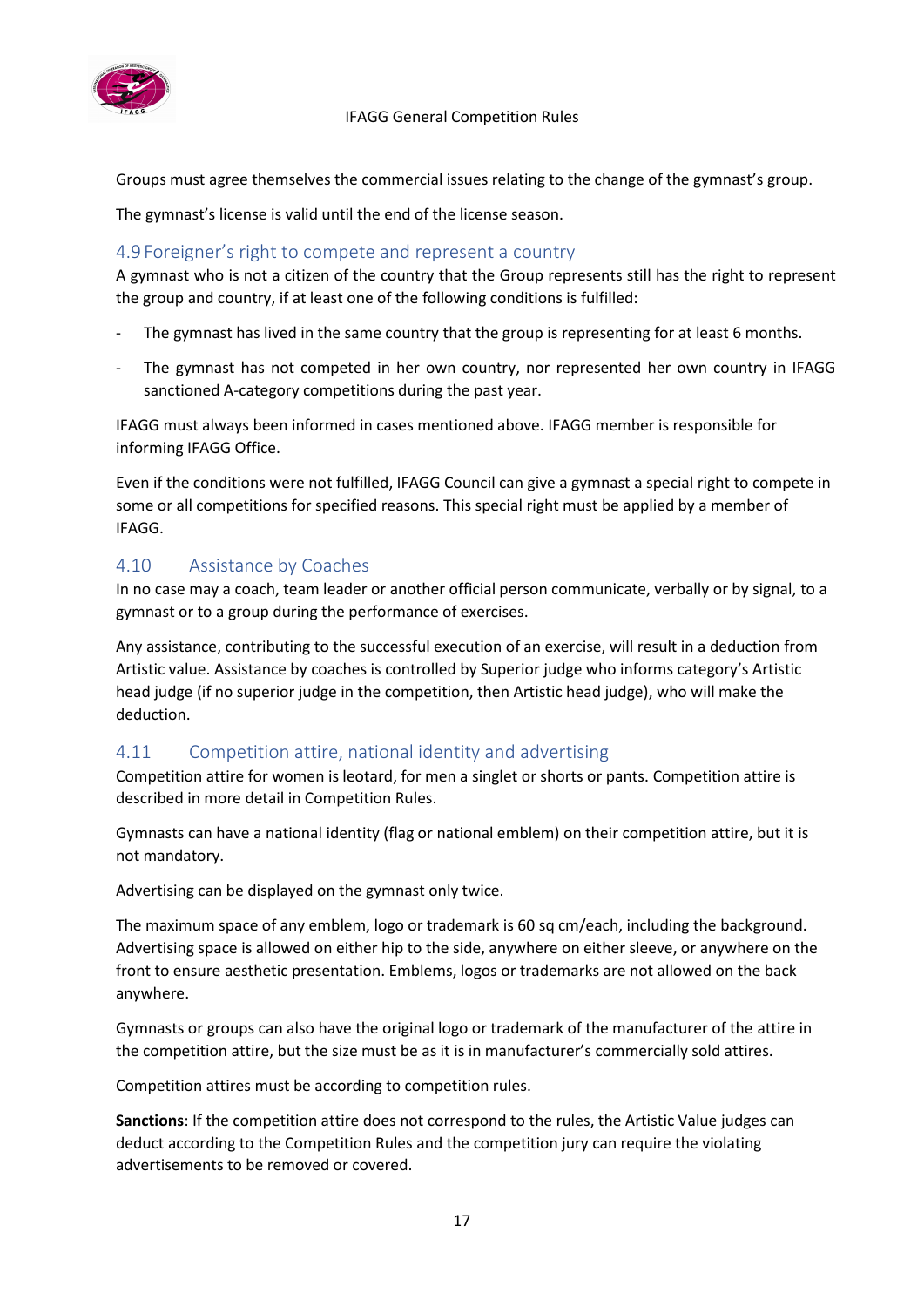

# <span id="page-18-0"></span>4.12 Welcome meeting

The LOC provides important information during the welcome meeting of IFAGG competitions. Participating IFAGG members must attend to the official welcome meeting.

IFAGG will inform guidelines for welcome meeting in IFAGG web pages or IFAGG bulletin (regulations for competition organizers).

# <span id="page-18-1"></span>5 Judging

These General Competition Rules are binding for all judges in all IFAGG competitions and events.

# <span id="page-18-2"></span>5.1Requirements for judges

Judges in international competitions must have a valid IFAGG judging license and they must be educated according to IFAGG sanctioned rules of AGG. Head judges of the different panels (technical value, artistic value, execution) must be nominated by the judge's system. A responsible judge must be nominated in every international competition.

Minimum number of judges

- A minimum number of the judges in World Championships, World Cup Finals / Challenge Cup Finals and Continental Championships is twelve (12), and in other international competition nine (9). Full panel is strongly recommended in every international competition.
- Superior judge(s) are required in WCh, Jun WCh, Cont.Ch, WC, CC competitions and recommended for other A-category competitions.

The choreographer or coach of a participating group cannot be a judge in the competition category in which the group competes. Every judge is her-/himself responsible to be a qualified judge.

Judging in the competitions is monitored according to GCR and IFAGG competition rules. The judge who violates the rules will be sanctioned by the IFAGG Code of Discipline and according to the judges warning procedure.

Technical Committee is responsible for the rules being followed.

# <span id="page-18-3"></span>5.2 Judge's registration to competitions

Judges registration for available judge for a certain competition must be made by using the official form (available from the IFAGG Office or IFAGG web pages) and to the due date mentioned in the competition invitation. Late judge registrations are not approved.

The judge's registration for A-category competitions must be made by a member of IFAGG to IFAGG Office. IFAGG Council makes the final decision on the Judges list.

The judge´s registrations for B-category competitions must be made by a member of IFAGG and the registration must be sent to IFAGG Office.

The registered judges must have a valid judges license.

# <span id="page-18-4"></span>5.3 Judging in the competitions

All judges must follow IFAGG regulations, IFAGG Code of Ethics for judges as well as competition rules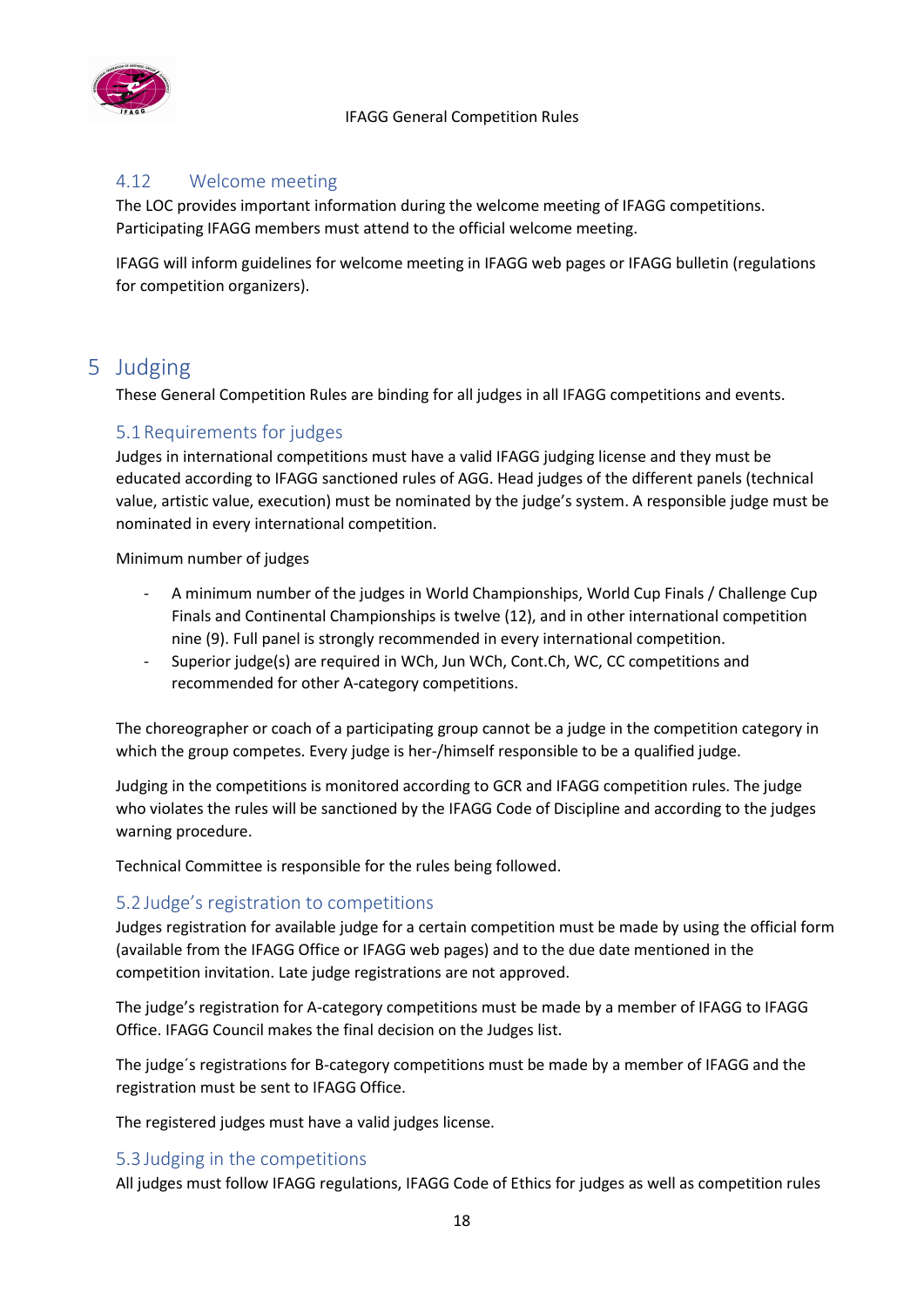

and all other IFAGG regulations. Judges must work individually and during the competition event, the judging panelists are not allowed to discuss evaluation aspects among each other or with coaches, gymnasts or other officials. Results must not be negotiated beforehand.

During the competition, score tables with scores from all judges are only for head judges, superiors and relevant competition official, but other judges (or coaches, other people) are not allowed to see the score tables until the competition ends.

Judges must be present in all judges' meetings, official trainings and competitions on time. If a judge is late, this judge can't be in the judging panel.

Regarding the judging system, the competition is counted as a required competition for all judges that are in the panel, superiors or reserve judges.

# <span id="page-19-0"></span>5.4 Judges' appearance

Judges must appearance must be professional with business like image. In the competitions, judges must wear a business suit (black or very dark grey/blue suit jacket, white blouse/shirt, black or very dark grey/blue trousers/skirt or dress, modest shoes).

# <span id="page-19-1"></span>5.5 Protest of results

There is no protest possibility for results.

Results are official after the competition, when head judges have checked the scores and signed the results. After checking the scores, if there are such mistakes in the score tables that correcting of these impacts group's scores, head judges call coach or other representative of this group to the secretary table and explain the situation to the coach/representative.

# <span id="page-19-2"></span>6 Violations of rules

IFAGG, its members and the committees of the members, and every person who competes or acts in ITAGG's events are obligated to follow the good spirit of the sport, the ethical values of the sport, the principles of Fair Play, National and International Rules of Doping and other rules and regulations that are in force. Violations will be penalized according to IFAGG Code of Discipline.

# <span id="page-19-3"></span>6.1Doping

According to IFAGG statues, IFAGG declares that doping is prohibited, and the provisions of WADA code shall apply. As a condition for participating in IFAGG events, a person must follow the anti-doping rules.

The procedure for penalties is clarified in the IFAGG Code of Discipline.

# <span id="page-19-4"></span>6.2 Ethical and fair play principles

Fair Play is the basic guiding principle in the sport of Aesthetic Group Gymnastics. The gymnasts, groups, coaches, other assistants of the gymnasts, judges, managers, clubs, delegation members and competition organizers will be on their best behavior during the competition by acting in the spirit of Fair Play. The disturbance of other gymnasts or teams during their performance and intentionally misleading the judges and/or officials is against the IFAGG code of ethics. The participants of the competition event must follow the IFAGG regulations.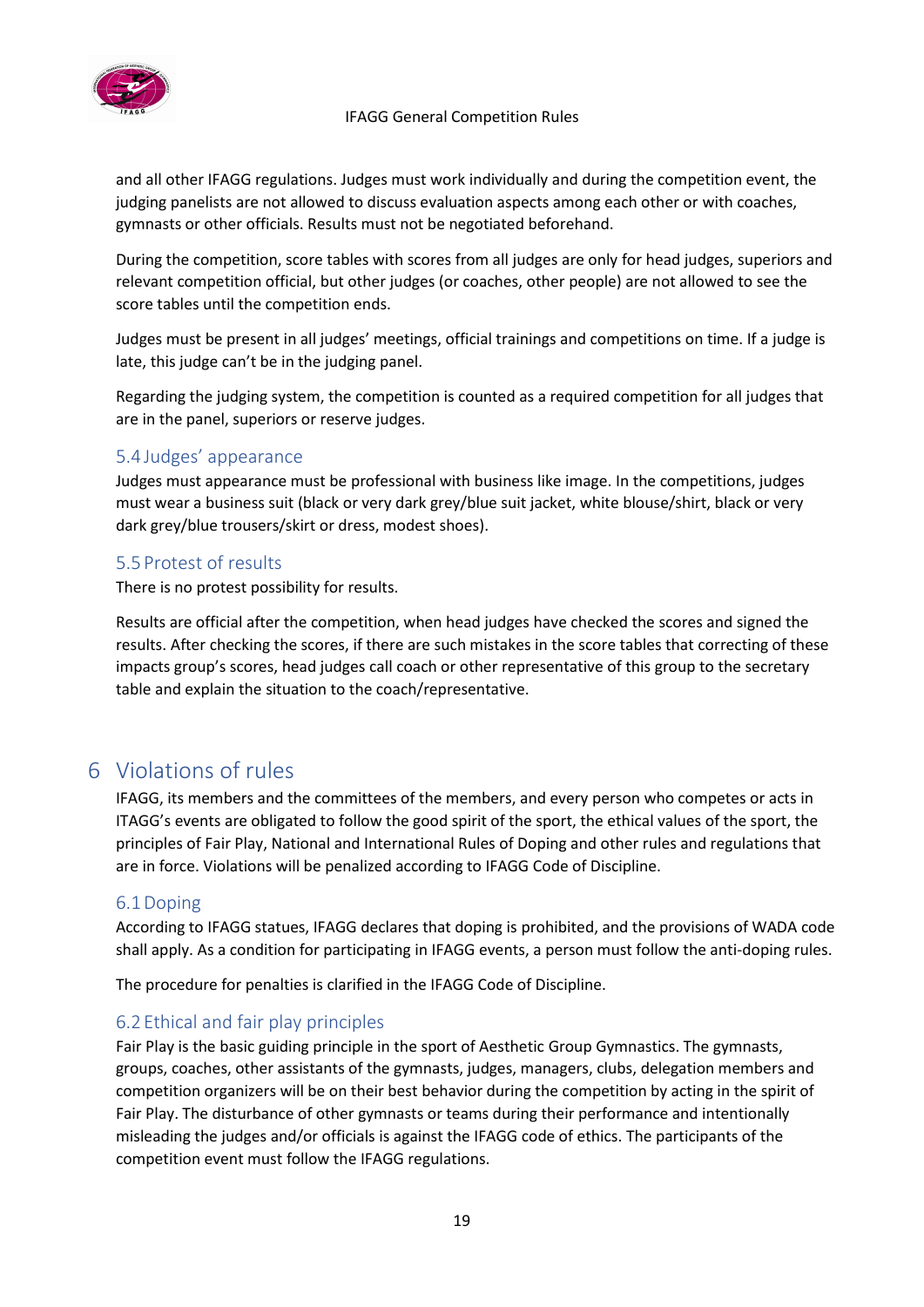

Conduct always should reflect honesty, good sportsmanship, courtesy, and respect.

Violation of IFAGG Code of Ethics will be penalized according to IFAGG Code of Discipline.

All judges must follow IFAGG regulations, IFAGG Code of Ethics for judges as well as competition rules and all other IFAGG regulations. The judges who have violated these rules will be sanctioned by the IFAGG Code of Discipline, according to the judges warning procedure.

# <span id="page-20-0"></span>7 Administrational information

# <span id="page-20-1"></span>7.1 Yearly report

IFAGG members are obliged to send yearly (Administrational Information) statistics to IFAGG Office by the form provided by IFAGG Office.

# <span id="page-20-2"></span>7.2Competition report

IFAGG members are obliged to send immediately after the competition the results, judges score tables, list of judges who have evaluated in the international competition that they have organized.

IFAGG member who is arranging an international competition must send the definitive entries and participation lists at least one week before the competition begins to the IFAGG Office. See more in IFAGG regulations for competition organizers.

# <span id="page-20-3"></span>7.3Handling personal data

Competition organizer must handle personal data of participants according to local laws and regulations and with care. Personal data can only be used for organizing the competition and personal data must be deleted after the data is no longer needed for this purpose.

# <span id="page-20-5"></span><span id="page-20-4"></span>8 Commercial regulations

# 8.1Broadcasting of international AGG competitions

IFAGG owns the broadcasting rights of IFAGG sanctioned competition events in Aesthetic Group Gymnastics. Broadcasting must be negotiated and agreed with LOC and IFAGG.

From World Championships LOC must provide at least good quality on-time video stream internationally and at latest from 2021 World Championships must be broadcasted by a television company.

For competitions that are broadcasted, LOC must negotiate and IFAGG approve the use and visibility of IFAGG and IFAGG's logo during the competition and in marketing materials used for marketing the competition.

IFAGG Rules for Competition Organizers must be followed.

More information is available from IFAGG Office or IFAGG officials.